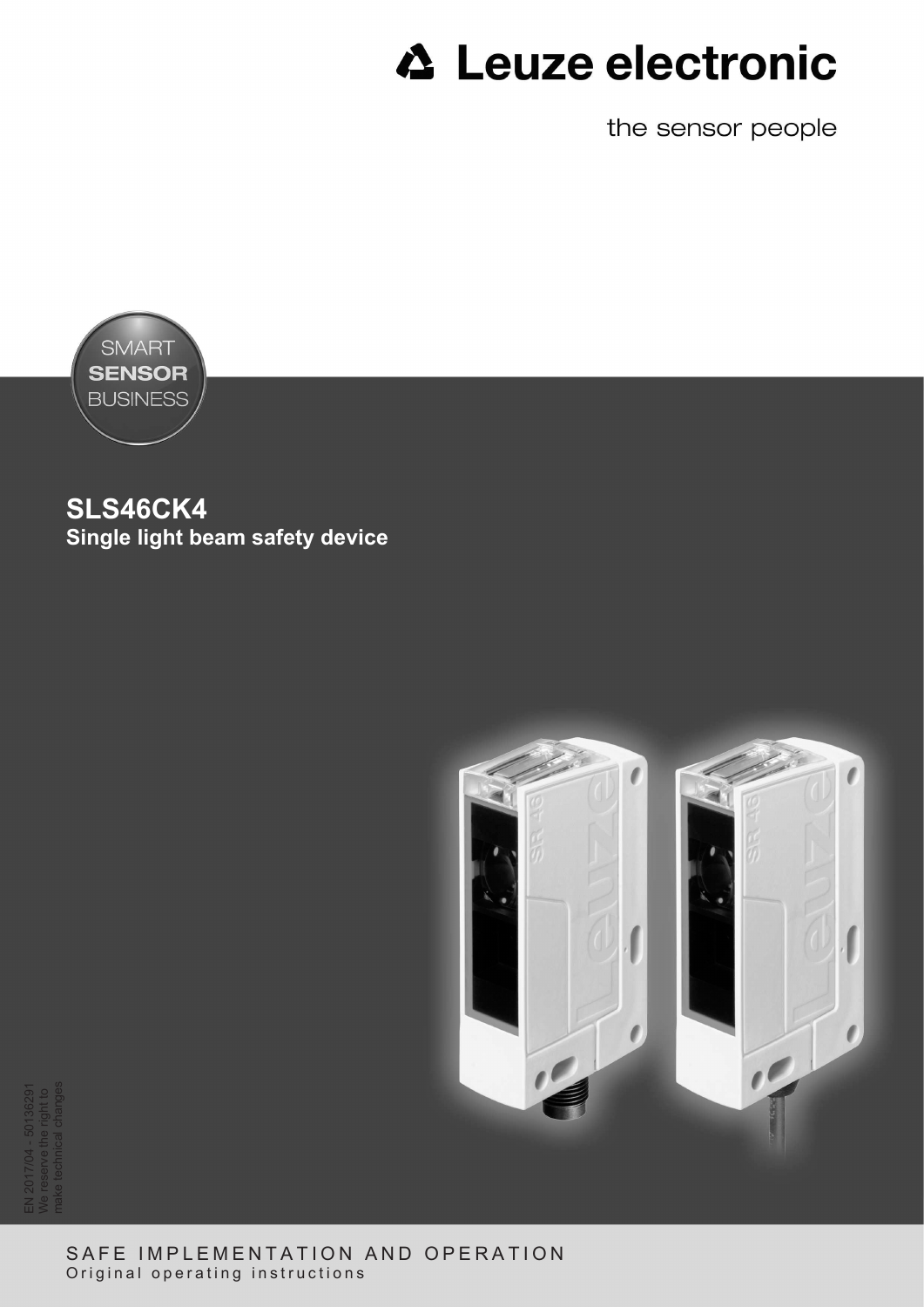© 2018 Leuze electronic GmbH & Co. KG In der Braike 1 D-73277 Owen / Germany Phone: +49 7021 573-0 Fax: +49 7021 573-199 http://www.leuze.com info@leuze.com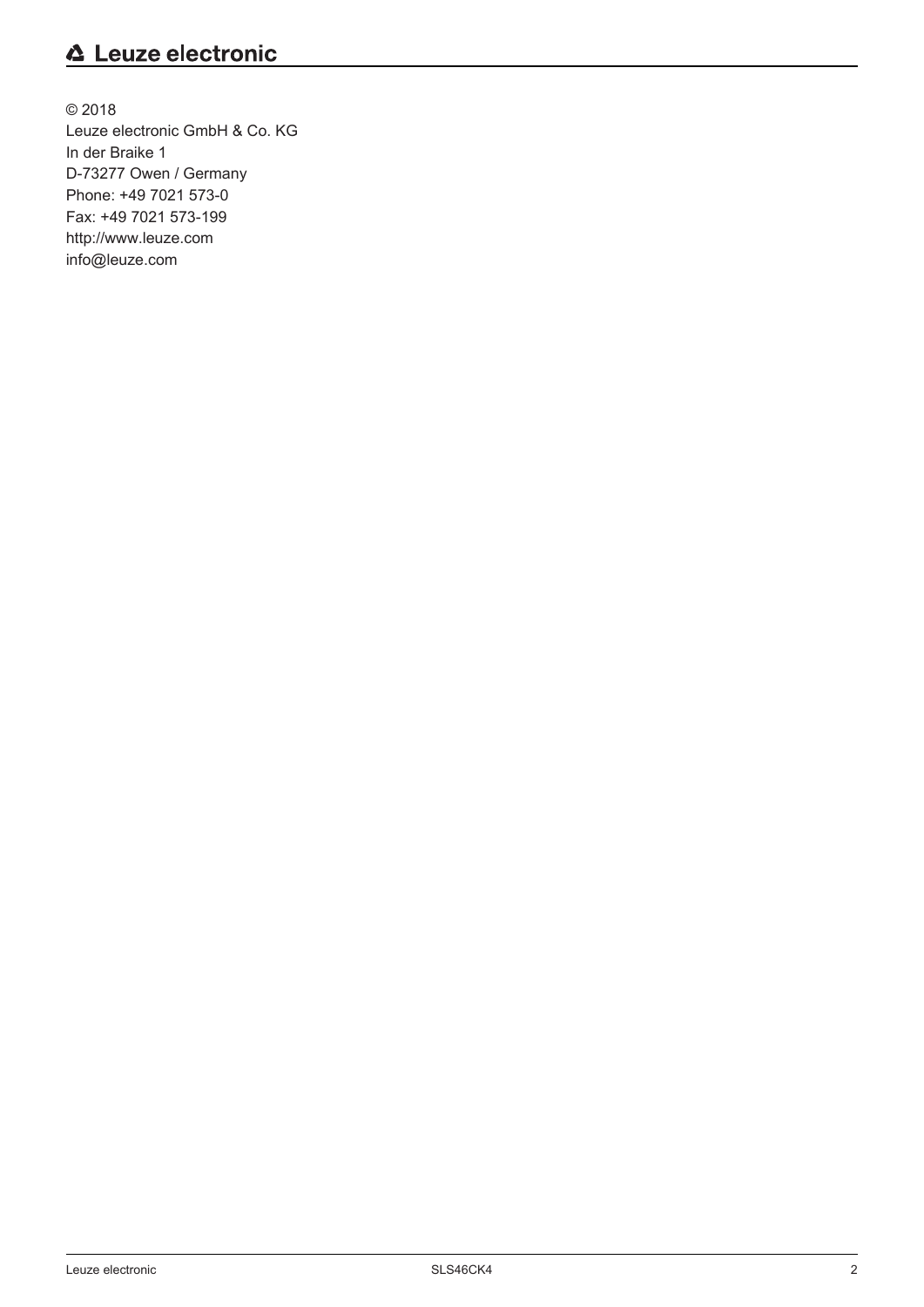| 1            |                       |    |
|--------------|-----------------------|----|
|              | 1.1                   |    |
| $\mathbf{2}$ |                       |    |
|              | 2.1<br>2.1.1<br>2.1.2 |    |
|              | 2.2                   |    |
|              | 2.3                   |    |
|              | 2.4                   |    |
| 3            |                       |    |
|              | 3.1                   |    |
|              | 3.2                   |    |
| 4            |                       |    |
|              | 4.1                   |    |
|              | 4.2                   |    |
|              | 4.3                   |    |
| 5            |                       |    |
|              | 5.1                   |    |
|              | 5.2                   |    |
| 6            |                       |    |
| 7            |                       |    |
|              | 7.1                   |    |
|              | 7.2                   |    |
| 8            |                       |    |
|              |                       | 17 |
| 9            |                       |    |
|              | 9.2                   |    |
| 10           |                       |    |
|              |                       |    |
|              |                       |    |
| 11           |                       |    |
|              |                       |    |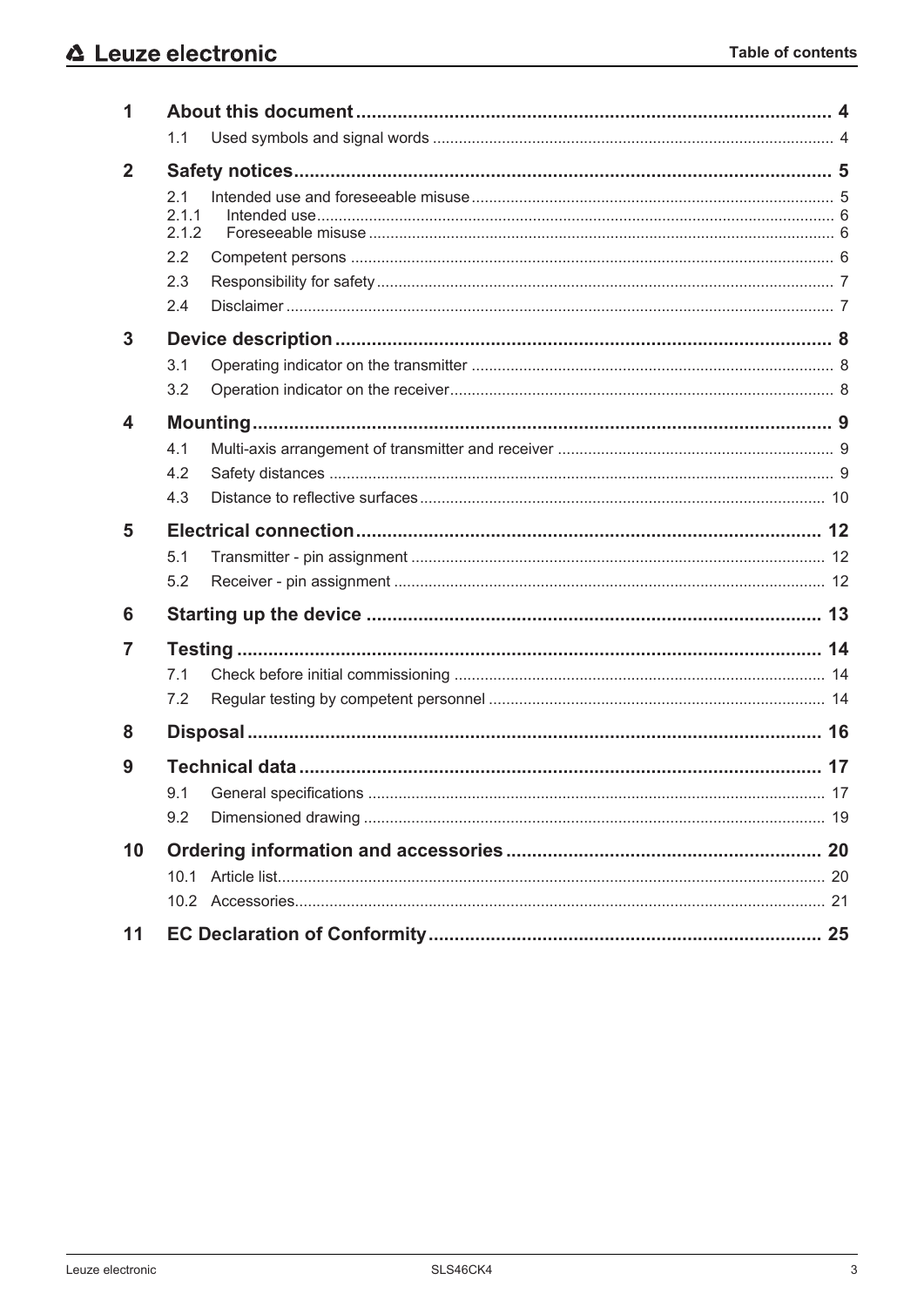## **1 About this document**

## **1.1 Used symbols and signal words**

Tab. 1.1: Warning symbols and signal words

|                | Symbol indicating dangers to persons                                                                                       |
|----------------|----------------------------------------------------------------------------------------------------------------------------|
|                | Symbol indicating possible property damage                                                                                 |
| <b>NOTE</b>    | Signal word for property damage                                                                                            |
|                | Indicates dangers that may result in property damage if the measures for dan-<br>ger avoidance are not followed.           |
| <b>CAUTION</b> | Signal word for minor injuries                                                                                             |
|                | Indicates dangers that may result in minor injury if the measures for danger<br>avoidance are not followed.                |
| <b>WARNING</b> | Signal word for serious injury                                                                                             |
|                | Indicates dangers that may result in severe or fatal injury if the measures for<br>danger avoidance are not followed.      |
| <b>DANGER</b>  | Signal word for life-threatening danger                                                                                    |
|                | Indicates dangers with which serious or fatal injury is imminent if the measures<br>for danger avoidance are not followed. |

## Tab. 1.2: Other symbols

|    | Symbol for tips<br>Text passages with this symbol provide you with further information.    |
|----|--------------------------------------------------------------------------------------------|
| A, | Symbol for action steps<br>Text passages with this symbol instruct you to perform actions. |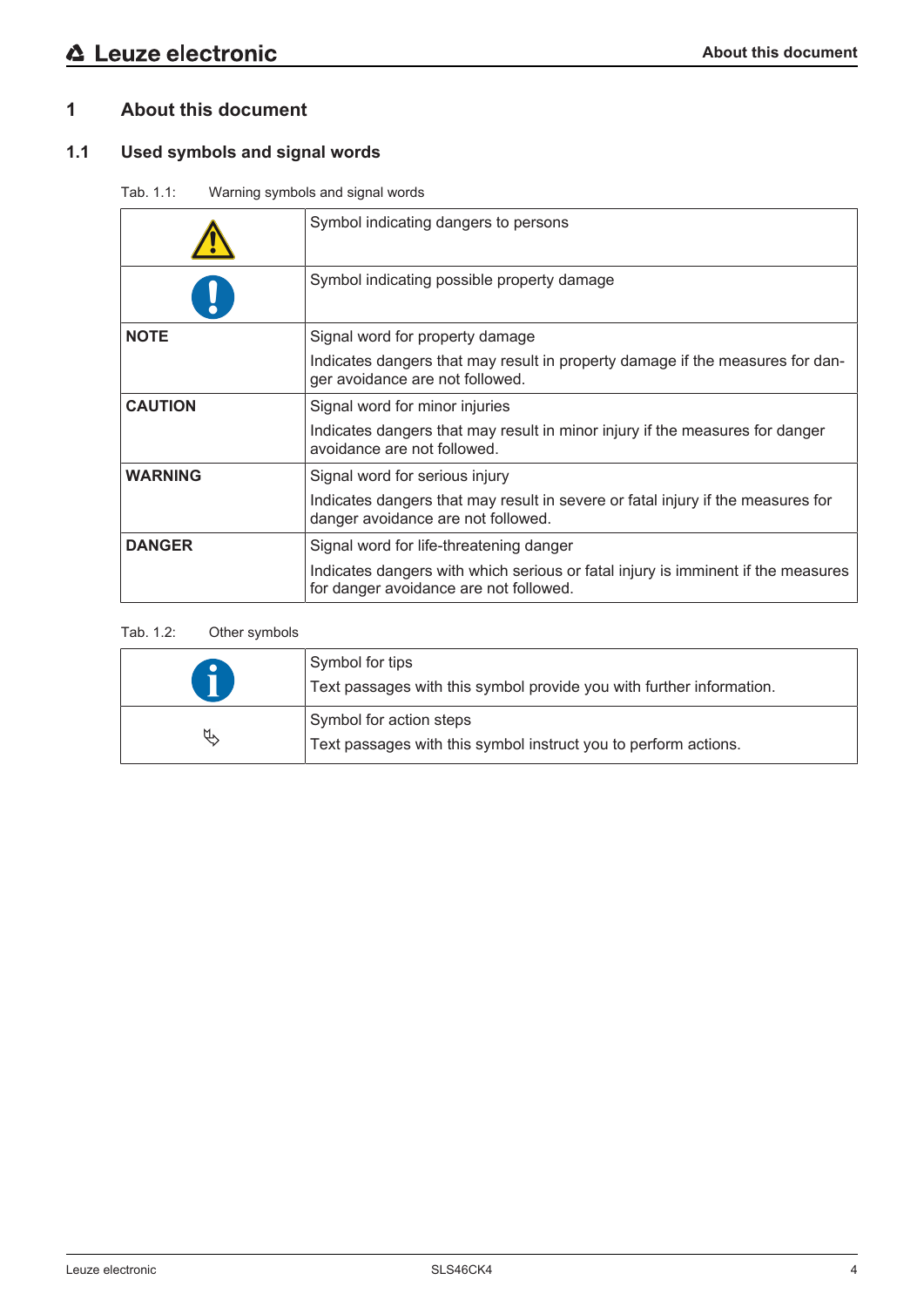## **2 Safety notices**

Before using the safety sensor, a risk assessment must be performed according to valid standards. For mounting, operation and tests, this document as well as all applicable national and international standards and regulations must be observed, printed out and handed to the affected personnel.

Before working with the safety sensor, completely read and observe the documents applicable to your task.

In particular, the following national and international legal regulations apply for start-up, technical tests and handling of safety sensors:

- Machinery directive 2006/42/EC
- Use of work equipment directive
- Accident-prevention regulations and safety rules
- Other relevant standards
- Standards, e.g. EN ISO 13855

#### **Area of application of the single light beam safety device**

The single light beam safety device protects persons at access points or at points of operation of machines and systems.

The single light beam safety device is an electro-sensitive protective equipment (ESPE) only in connection with a MSI-TRM safety relay, in which the testing of transmitter and receiver is carried out in accordance with IEC/EN 61496-1, up to category 4 and PL e in accordance with EN ISO 13849-1.

| <b>DANGER</b>                                                                                                                                                                                            |
|----------------------------------------------------------------------------------------------------------------------------------------------------------------------------------------------------------|
| Risk of death if start/restart is operated unintentionally!                                                                                                                                              |
| $\&$ The safety sensor detects persons only when they enter the danger zone but cannot tell<br>whether there are any persons inside the danger zone. A start/restart interlock is therefore<br>required. |
| $\frac{1}{2}$ The acknowledgment unit for unlocking the start/restart interlock must not be reachable from<br>the danger zone and must ensure a good view of the entire danger zone.                     |
|                                                                                                                                                                                                          |

#### **DANGER**  $\Lambda$

#### **No protective function without adequate safety distance!**

Optical protective devices can only perform their protective function if they are mounted with adequate safety distance. The safety sensor does not provide a protective function without a sufficient safety distance.

 $\&$  When mounting, take all delay times into account, e.g. the response times of the safety sensor and control elements as well as the stopping time of the machine.

| <b>NOTICE</b>                                                                                                                                                           |
|-------------------------------------------------------------------------------------------------------------------------------------------------------------------------|
| $\&$ Observe the safety notices in the documentation of the connected test device.                                                                                      |
| $\&$ Ensure that the ESPE does not experience a dangerous failure due to glare from other light<br>sources. Additional measures must be taken if necessary.             |
| $\&$ The power supply unit used to operate the safety sensor has to be able to compensate for<br>changes and interruptions of the operating voltage acc. to EN 61496-1. |

## **2.1 Intended use and foreseeable misuse**

|  | <b>DANGER</b>                                                                                                                                                |
|--|--------------------------------------------------------------------------------------------------------------------------------------------------------------|
|  | Electrically live systems pose a risk of electric shock!                                                                                                     |
|  | $\&$ Make certain that, during all conversions, maintenance work and inspections, the system is<br>securely shut down and protected against being restarted. |
|  | $\&$ Only have work on the electrical system and electronics performed by a competent person<br>(see chapter 2.2 "Competent persons").                       |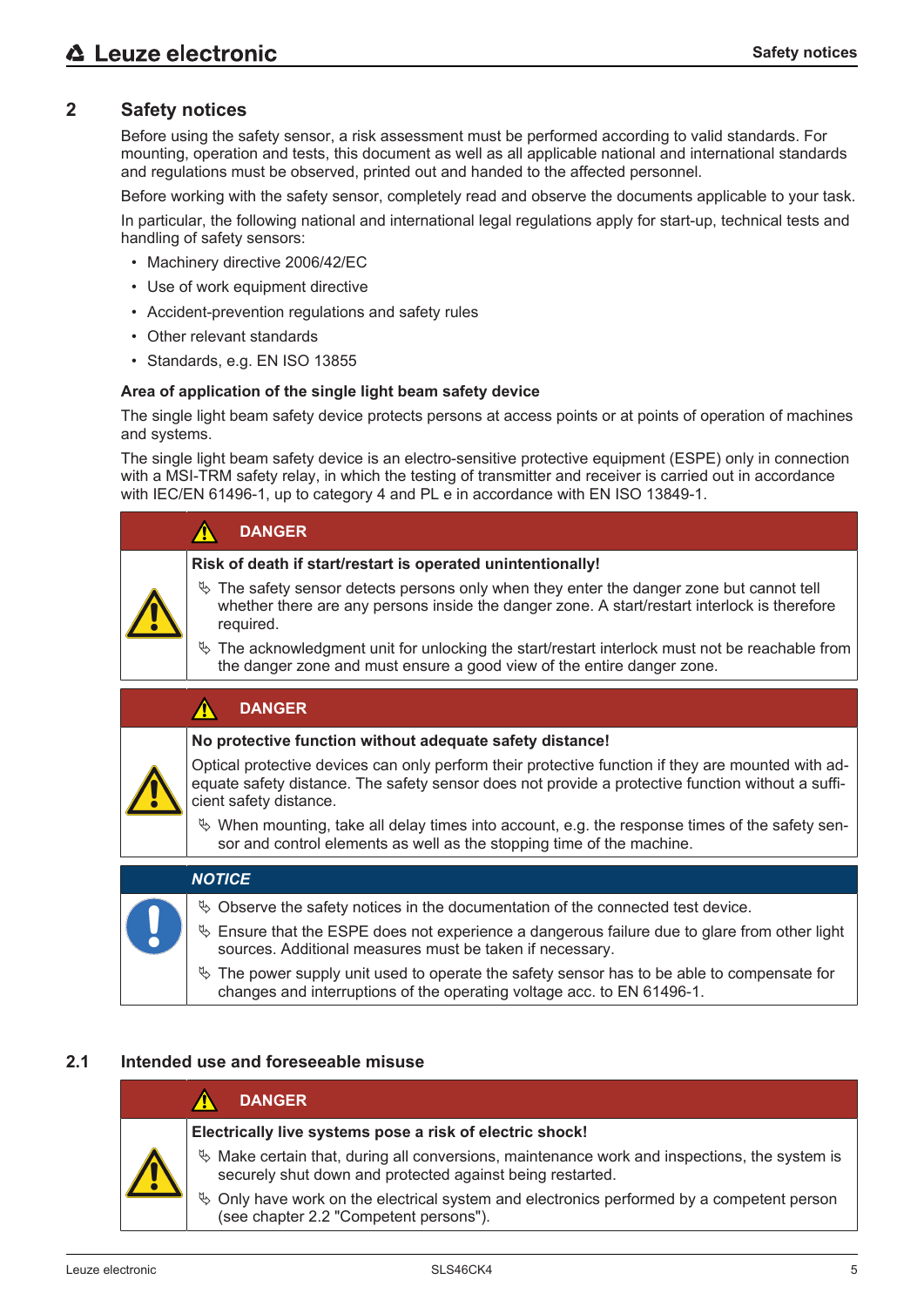#### **2.1.1 Intended use**

Only if the safety sensor is correctly connected and correctly started up is the protective function of the protective device ensured. To prevent misuse and resulting dangers, the following must be observed:

- These operating instructions are included in the documentation of the system on which the protective device is mounted and are available to the operating personnel at all times.
- The safety sensor may only be used after it has been selected in accordance with the respectively applicable instructions and relevant standards, rules and regulations regarding labor protection and safety at work, and after it has been installed on the machine, connected, commissioned, and checked by a competent person (see chapter 2.2 "Competent persons").
- The safety sensor must only be connected and commissioned in accordance with its specifications (technical data, environmental conditions, etc.).
- The acknowledgment unit for unlocking the start/restart interlock must be located outside of the danger zone.
- The entire danger zone must be visible from the installation site of the acknowledgment unit.
- The construction of the safety sensor must not be altered. When manipulating the safety sensor, the protective function is no longer guaranteed. Manipulating the safety sensor also voids all warranty claims against the manufacturer of the safety sensor.
- The safety sensor must be inspected regularly by a competent person to ensure proper integration and mounting (see chapter 2.2 "Competent persons").
- The safety sensor must be exchanged after a maximum of 20 years. Repairs or the exchange of wear parts do not extend the mission time.

#### **2.1.2 Foreseeable misuse**

Any use other than that defined under the "Approved purpose" or which goes beyond that use is considered improper use.

The user must ensure that other types of light beam do **not** influence the electro-sensitive protective equipment, e.g.

- Wireless control devices on cranes
- Radiation from welding sparks
- Stroboscopic lights

#### **2.2 Competent persons**

Connecting, mounting, commissioning and adjustment of the safety sensor must only be carried out by competent persons.

Prerequisites for competent persons:

- They have a suitable technical education.
- They know the rules and regulations for labor protection, safety at work and safety technology and can assess the safety of the machine.
- They know the operating instructions for the safety sensor and the machine.
- They have been instructed by the responsible person on the mounting and operation of the machine and of the safety sensor.
- They perform a task related to the subject matter shortly thereafter and keep their knowledge up to date through continuous further training.

#### **Certified electricians**

Electrical work must be carried out by a certified electrician.

Due to their technical training, knowledge and experience as well as their familiarity with relevant standards and regulations, certified electricians are able to perform work on electrical systems and independently detect possible dangers.

In Germany, certified electricians must fulfill the requirements of accident-prevention regulations DGUV (German Social Accident Insurance) provision 3 (e.g. electrician foreman). In other countries, there are respective regulations that must be observed.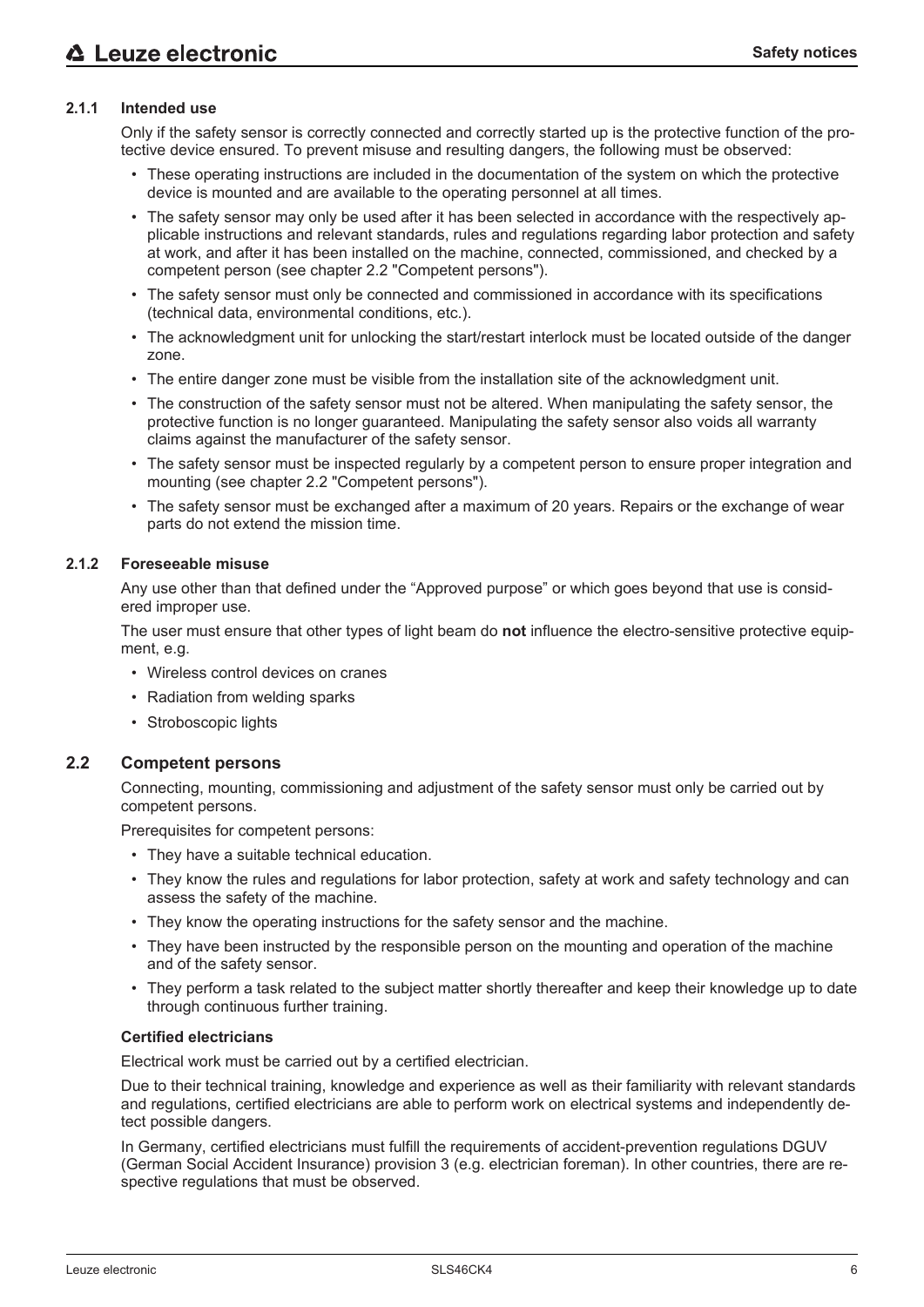## **2.3 Responsibility for safety**

Manufacturer and operator must ensure that the machine and implemented safety sensor function properly and that all affected persons are adequately informed and trained.

The type and content of all imparted information must not lead to unsafe actions by users.

The manufacturer of the machine is responsible for:

- Safe machine construction
- Safe implementation of the safety sensor, verified by the initial test performed by a competent person
- Imparting all relevant information to the operating company
- Adhering to all regulations and directives for the safe commissioning of the machine
- The operator of the machine is responsible for:
	- Instructing the operator
	- Maintaining the safe operation of the machine
	- Adhering to all regulations and directives for labor protection and safety at work
	- Regular testing by competent persons

#### **2.4 Disclaimer**

Leuze electronic GmbH + Co. KG is not liable in the following cases:

- The safety sensor is not used as intended.
- Safety notices are not adhered to.
- Reasonably foreseeable misuse is not taken into account.
- Mounting and electrical connection are not properly performed.
- Proper function is not tested (see chapter 7 "Testing").
- Changes (e.g., constructional) are made to the safety sensor.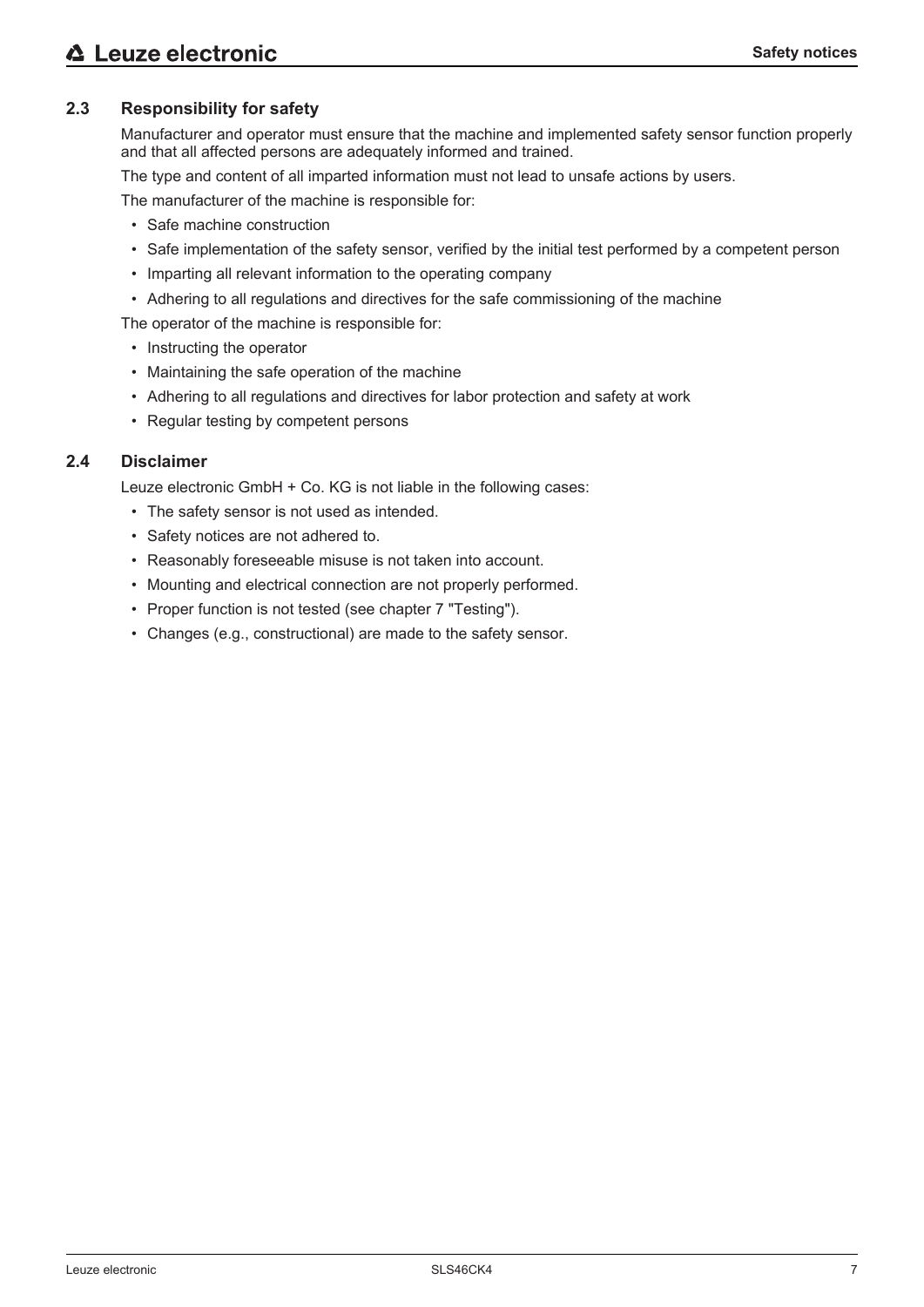## **3 Device description**

The single light beam safety devices of the SLS46C series are active opto-electronic protective devices. They satisfy the following standards:

- Type in accordance with IEC/EN 61496-1 -2: Type 4
- Performance Level (PL) in accordance with EN ISO 13849-1: PL e**\*** )
- Category in accordance with EN ISO 13849-1: Cat. 4**\*** )
- **\*** ) : only in combination with a MSI-TRM safety relay, e.g. MSI-TRMB-01.

| <b>NOTICE</b>                                                                                                              |
|----------------------------------------------------------------------------------------------------------------------------|
| $\%$ The SLS46CK4 safety sensors are a type 4 AOPD only in combination with the MSI-TRM<br>safety relays.                  |
| $\&$ Observe the operating instructions of the MSI-TRM safety relays for mounting, electrical<br>connection and operation. |

## **3.1 Operating indicator on the transmitter**

Located on the transmitter are two LEDs which serve as function indicator.

| <b>LED</b><br><b>Display</b> |                          | <b>Meaning</b>        |
|------------------------------|--------------------------|-----------------------|
|                              | Green, continuous light  | Ready                 |
|                              | Yellow, continuous light | Transmitter activated |

## **3.2 Operation indicator on the receiver**

Located on the receiver are two LEDs which serve as function indicator.

| <b>LED</b><br><b>Display</b> |                          | <b>Meaning</b>                           |  |
|------------------------------|--------------------------|------------------------------------------|--|
|                              | Green, continuous light  | Ready                                    |  |
|                              | Yellow, continuous light | Light path free, but no function reserve |  |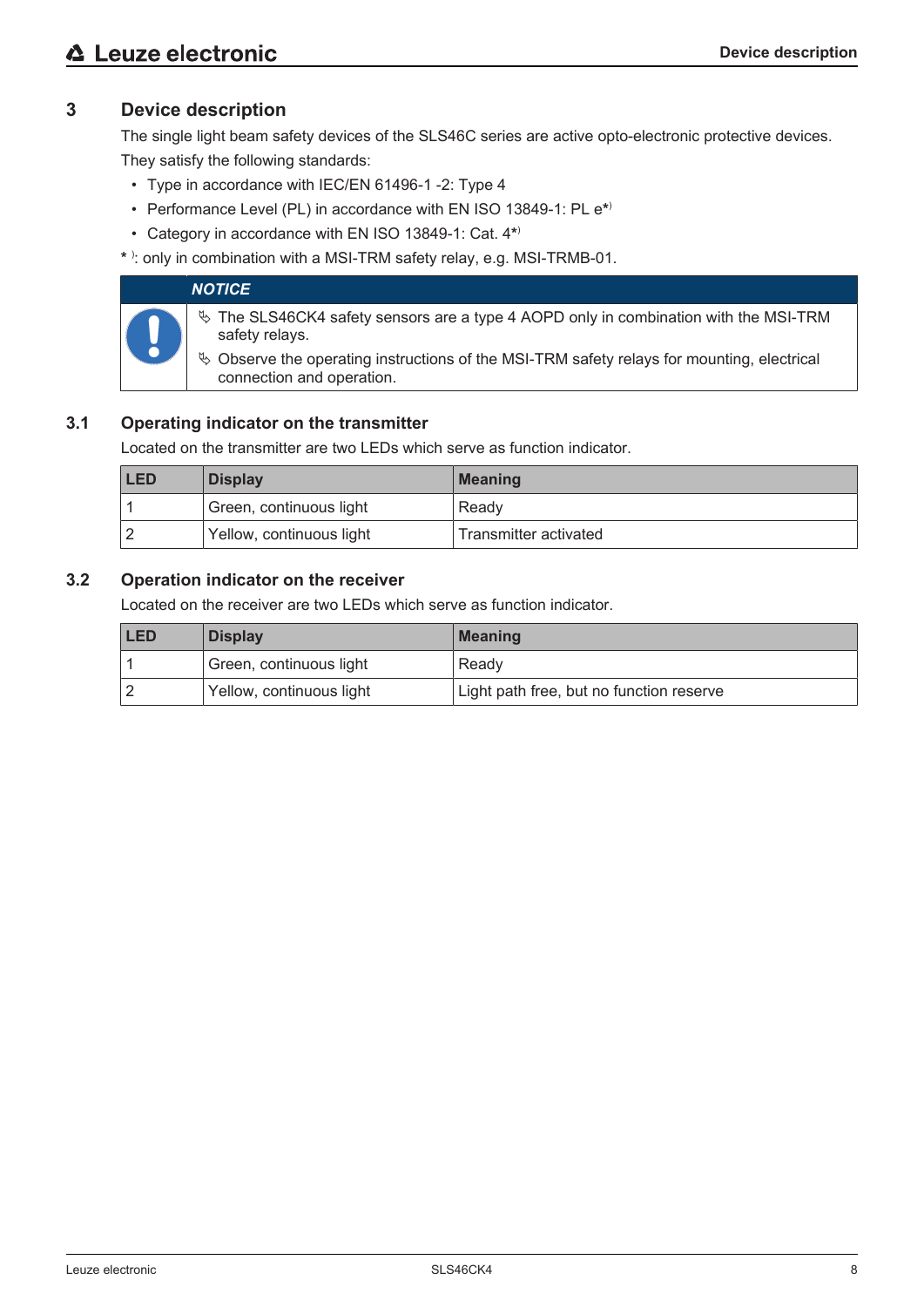## **4 Mounting**



 $\%$  Install the safety sensor using the relevant mounting systems (see chapter 10 "Ordering information and accessories").

#### **4.1 Multi-axis arrangement of transmitter and receiver**

With multi-axis installation of single light beam safety devices, the light beams must run parallel to the reference plane (e.g. to the floor) and must be aligned mutually parallel.

 $\%$  Install adjacent devices with the opposite beam direction. Otherwise, the transmitter of one system can influence the receiver of the other system and impair safe functioning of the devices.



- a Transmitter
- b Receiver

Fig. 4.1: Beam direction with multi-axis arrangement

## **4.2 Safety distances**

Optical protective devices can only perform their protective function if they are mounted with adequate safety distance.

The following standards specify formulas for calculating the safety distance:

- EN ISO 13855 "The positioning of protective devices in respect of approach speeds of parts of the human body": mounting situation and safety distances
- IEC/EN 61496-2 "Active optoelectronic protective devices": distance of the reflecting surfaces/deflecting mirrors

## *NOTICE*

#### **Note the delay times!**

 $\&$  When mounting, take all delay times into account, e.g. the response times of the safety sensor and control elements as well as the stopping time of the machine.

| <b>DANGER</b>                                                                                                                                                             |
|---------------------------------------------------------------------------------------------------------------------------------------------------------------------------|
| Risk of death if the single light beam safety device is installed with the incorrect safety<br>distance!                                                                  |
| If an interruption of the light beam occurs, the danger area may only be reached once the ma-<br>chine has already come to a dead stop.                                   |
| $\%$ Install the single light beam safety device with the correctly calculated safety distance as<br>well as suitable beam distances from potentially dangerous movement. |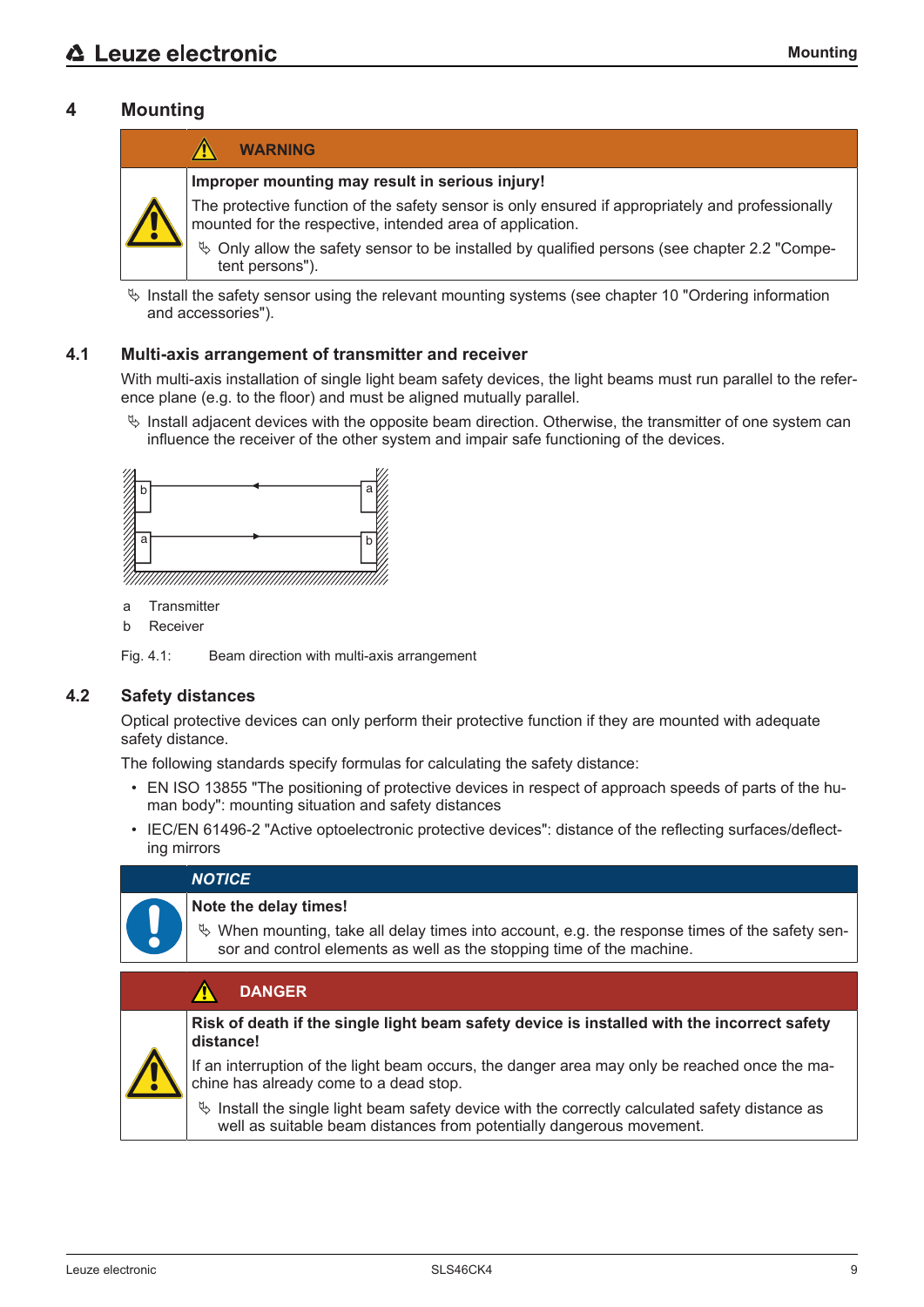## **Calculating the safety distance**



- a Transmitter
- b Receiver
- c Deflecting mirror

General formula for calculating the safety distance S of an Optoelectronic Protective Device acc. to EN ISO 13855

 $S = K \cdot T + C$ 

| S | [mm]   | = Safety distance between single light beam safety device and danger zone           |
|---|--------|-------------------------------------------------------------------------------------|
| K | [mm/s] | $=$ Approach speed (constant = 1600 mm/s)                                           |
|   | [s]    | = Time delay between interruption of the light beam and stand-still of the machine. |
| C | [mm]   | = Additional distance to the safety distance: 850 mm or 1200 mm (see table)         |

| <b>Number of beams</b> | Heights above reference plane, e.g. floor [mm] | <b>Additional distance</b><br>$C$ [mm] |
|------------------------|------------------------------------------------|----------------------------------------|
|                        | 750                                            | 1200                                   |
| 2                      | 400, 900                                       | 850                                    |
| 3                      | 300, 700.1100                                  | 850                                    |
| 4                      | 300, 600, 900, 1200                            | 850                                    |

Tab. 4.1: Beam spacing in accordance with EN ISO 13855

## **4.3 Distance to reflective surfaces**

 $\bigwedge$ 

Ensure that the safety sensor is installed with sufficient distance between the optical axis and the reflective/ mirroring surfaces.



## **WARNING**

**Failure to maintain minimum distances to reflective surfaces may result in serious injury!**

Reflective surfaces can indirectly deflect the transmitter beams to the receiver. In this case, interruption of the protective field is not detected.

 $\&$  Determine the minimum distance a (see figure "Minimum distance from reflective surfaces").

- $\%$  Make certain that all reflective surfaces are the necessary minimum distance away from the protective field according to IEC/EN 61496-2 (see diagrams "Minimum distance to reflective surfaces as a function of the protective field width").
- $\%$  Check that reflective surfaces do not impair the detection capability of the safety sensor before start-up and at appropriate intervals.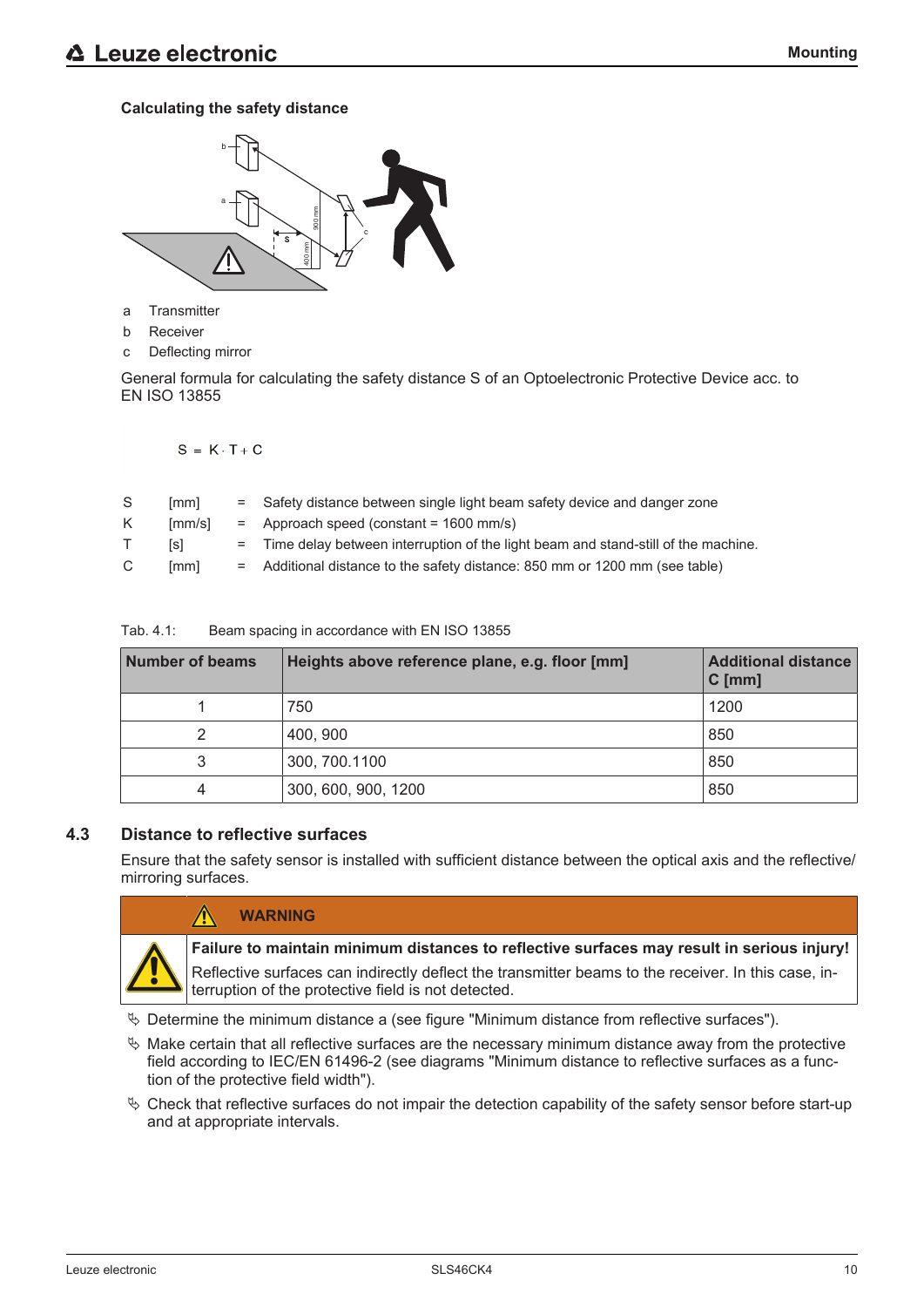

- a Distance to the reflective/mirroring surface
- b Protected field width
- c Reflective/mirroring surface
- d Transmitter
- e Receiver
- f Object





a Required minimum distance to reflective surfaces [mm]

b Protective field width [m]





a Required minimum distance to reflective surfaces [mm]

b Protective field width [m]

Fig. 4.4: Minimum distance to reflective surfaces as a function of the protective field width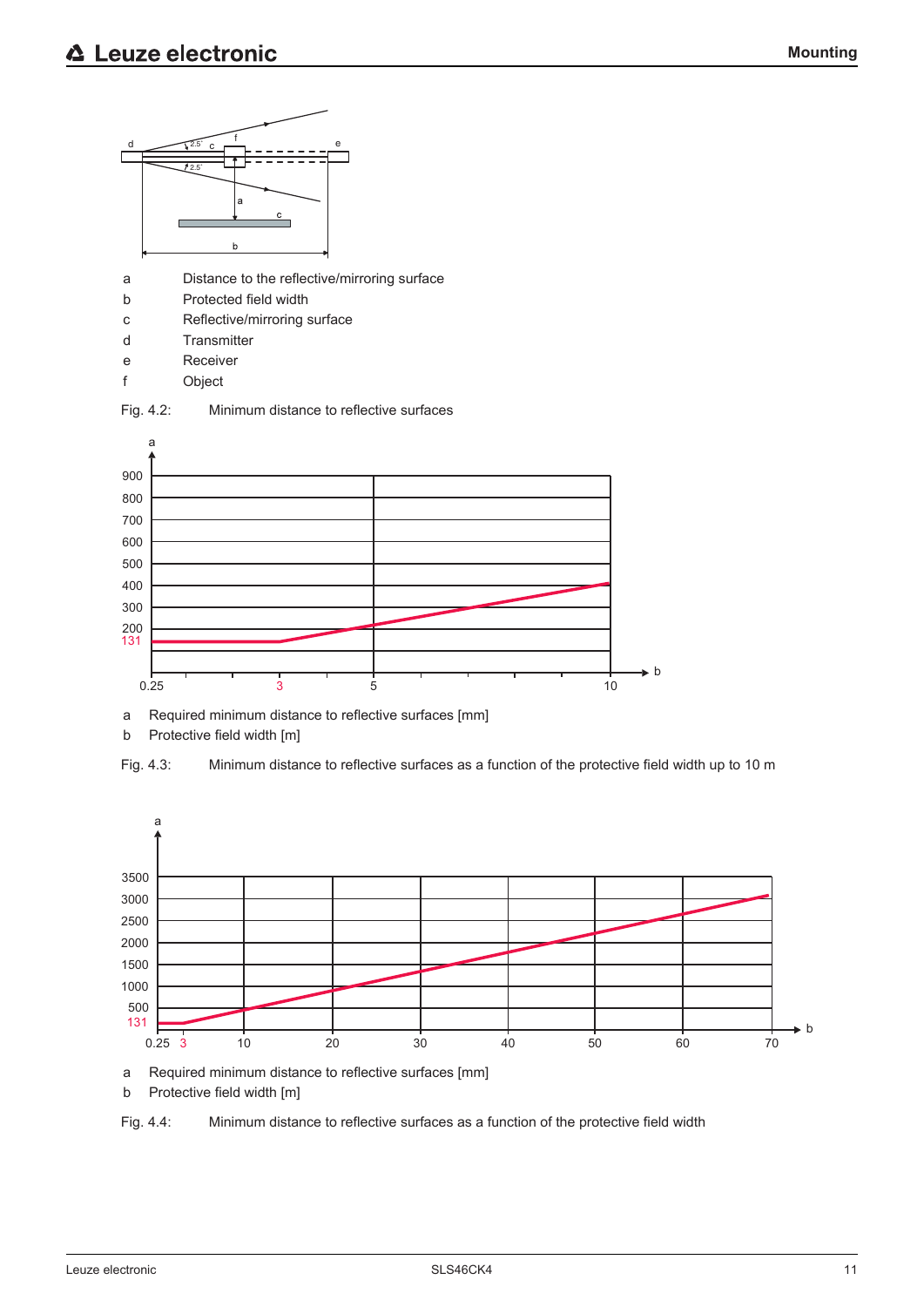## **5 Electrical connection**

| <b>WARNING</b>                                                                                                                             |
|--------------------------------------------------------------------------------------------------------------------------------------------|
| Faulty electrical connection may result in serious injury!                                                                                 |
| $\&$ Only allow qualified persons (see chapter 2.2 "Competent persons") to perform the electrical<br>connection.                           |
| $\%$ Make certain that the safety sensor is protected against overcurrent.                                                                 |
| $\&$ For access guarding, activate the start/restart interlock and make certain that it cannot be<br>unlocked from within the danger zone. |
| <b>NOTICE</b>                                                                                                                              |
| Laying cables!                                                                                                                             |
| $\&$ Lay all connection cables and signal lines within the electrical installation space or perma-<br>nently in cable ducts.               |

- $\%$  Lay the cables and lines so that they are protected against external damages.
- Ä For further information: see EN ISO 13849-2, Table D.4.

## **5.1 Transmitter - pin assignment**



Fig. 5.1: Pin assignment transmitter

| Tab. 5.1:<br>Pin assignment transmitter |  |
|-----------------------------------------|--|
|-----------------------------------------|--|

| Pin | <b>Core color</b> | <b>Transmitter</b>               |
|-----|-------------------|----------------------------------|
|     | <b>Brown</b>      | Supply voltage 19.2 V  28.8 V DC |
|     | White             | <b>NC</b>                        |
| 3   | <b>Blue</b>       | <b>GND</b>                       |
|     | <b>Black</b>      | Active                           |

## **5.2 Receiver - pin assignment**



Fig. 5.2: Pin assignment receiver

Tab. 5.2: Pin assignment receiver

| Pin    | Core color   | <b>Receiver</b>                  |
|--------|--------------|----------------------------------|
|        | <b>Brown</b> | Supply voltage 19.2 V  28.8 V DC |
| ৴      | White        | Diagnosis                        |
| ◠<br>O | <b>Blue</b>  | <b>GND</b>                       |
| 4      | <b>Black</b> | OUT                              |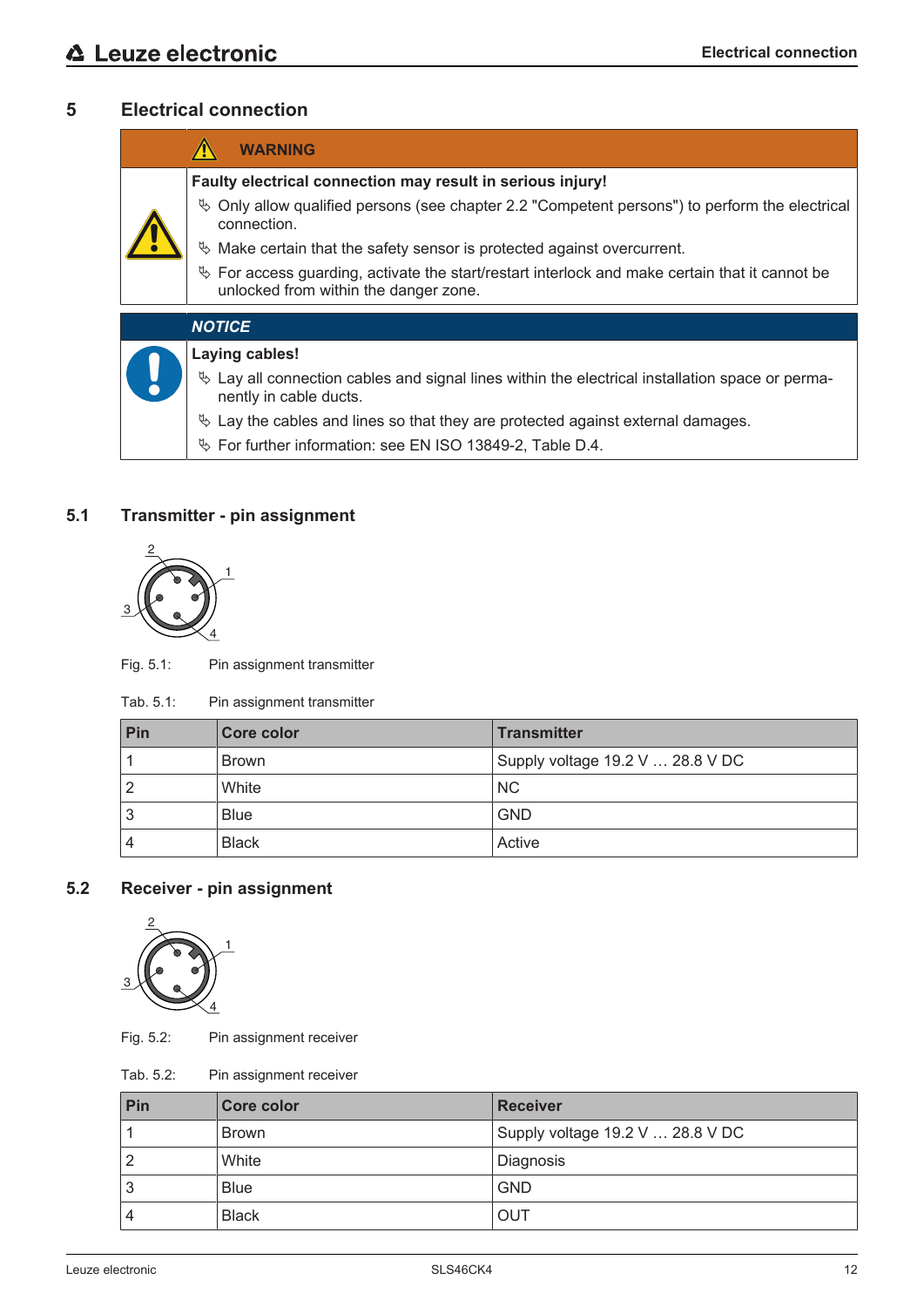## **6 Starting up the device**

|  | <b>WARNING</b>                                                                                                                                                                                           |
|--|----------------------------------------------------------------------------------------------------------------------------------------------------------------------------------------------------------|
|  | Improper use of the safety sensor may result in serious injury!                                                                                                                                          |
|  | $\%$ Make certain that the entire device and the integration of the optoelectronic protective de-<br>vice were inspected by qualified and instructed persons (see chapter 2.2 "Competent per-<br>sons"). |
|  | $\&$ Make certain that a dangerous process can only be started while the safety sensor is<br>switched on.                                                                                                |

Prerequisites:

- Safety sensor was mounted (see chapter 4 "Mounting") and connected (see chapter 5 "Electrical connection") correctly.
- Operating personnel were instructed in proper use.
- The dangerous process is switched off and the system is protected against being switched back on.

#### **Aligning transmitter and receiver**

- $\%$  Connect the operating voltage to the transmitter and receiver (see chapter 5 "Electrical connection").
- $\&$  Activate the transmitter via the activation input.
	- $\Rightarrow$  Yellow LED and green LED on transmitter light up.
- $\%$  Align the receiver with the transmitter until the yellow LED on the receiver lights up.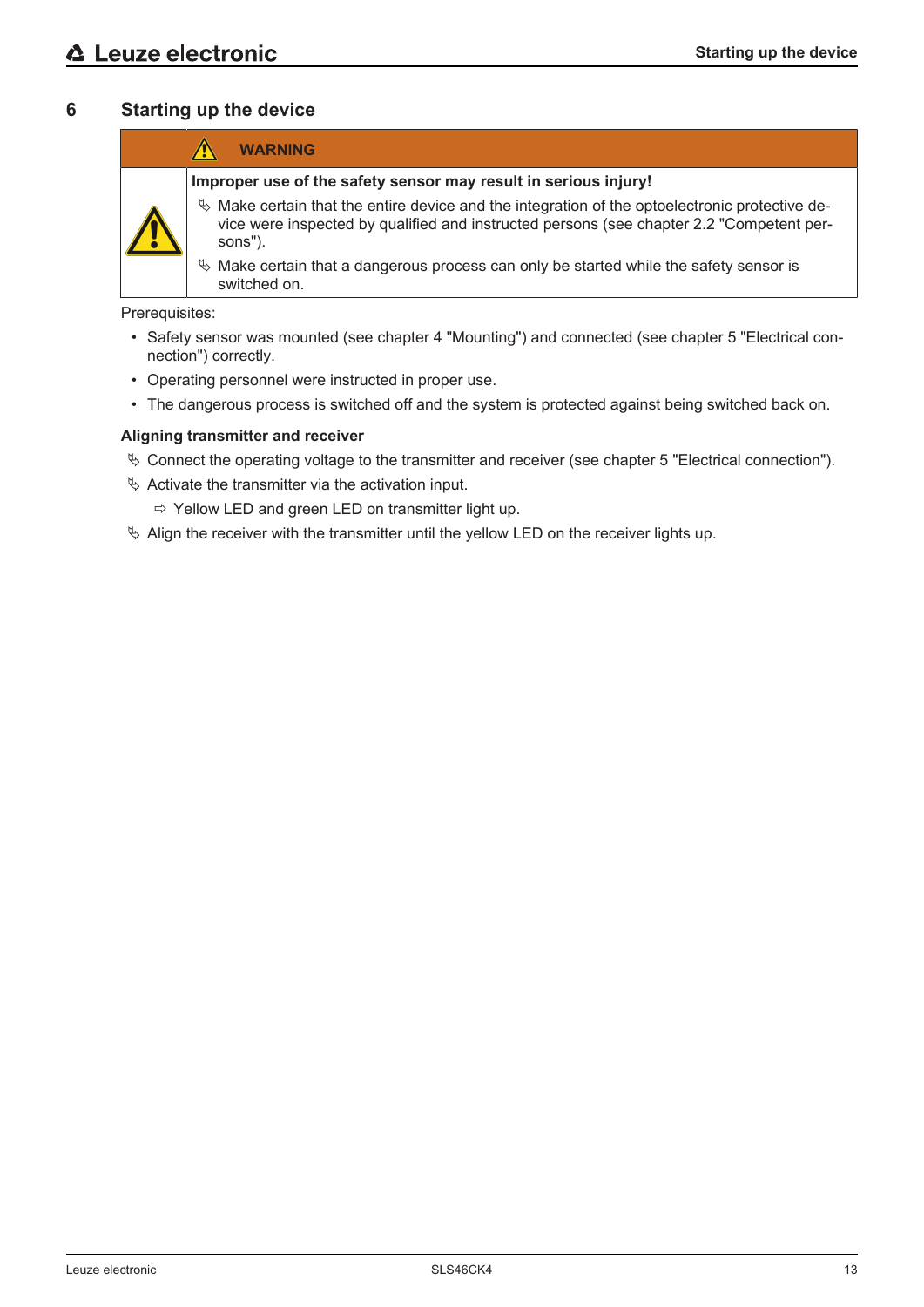## **7 Testing**

The checks should ensure that the optoelectronic protective device has been used acc. to the national/international regulations, in particular in accordance with the machine and use of work equipment directive.

#### **7.1 Check before initial commissioning**

#### **WARNING**

![](_page_13_Picture_5.jpeg)

**Unpredictable machine behavior during initial start-up may result in serious injury!**

- $\%$  Make certain that there are no people in the danger zone.
- $\%$  Observe the nationally and internationally valid regulations.
- $\&$  Ensure that the safety sensor only detects persons upon entry to the danger area and does not detect whether persons are located within the danger area.
- $\%$  Before they begin work, have a competent person (see chapter 2.2 "Competent persons") train the operating personnel in their respective tasks.

Check the following criteria:

- Is the required safety distance (protective field of the safety sensor to the next point of operation) maintained?
- Is the safety sensor effective during the entire dangerous movement and in all adjustable operating modes of the machine?
- It must not be possible to climb over, climb under or circumvent the light path.
- Is a start-up/restart interlock present?

#### **7.2 Regular testing by competent personnel**

The reliable interaction of safety sensor and machine must be regularly tested by qualified persons in order to detect changes to the machine or impermissible tampering with the safety sensor.

Depending on the risk assessment, the test cycle must be defined by the integrator or operating company (e.g., daily, on shift changes, ...) or is specified by national regulations or regulations of the employer's liability insurance association and may be dependent on the machine type.

| <b>WARNING</b>                                                                                                                                       |
|------------------------------------------------------------------------------------------------------------------------------------------------------|
| Unpredictable machine behavior during the test may result in serious injury!                                                                         |
| ↓ Make certain that there are no people in the danger zone.                                                                                          |
| $\%$ Before they begin work, train the operators on their respective tasks and provide suitable<br>test objects and an appropriate test instruction. |
|                                                                                                                                                      |
|                                                                                                                                                      |

#### *NOTICE*

Due to complex machines and processes, it may be necessary under certain circumstances to check some points at longer time intervals.

#### *NOTICE*

![](_page_13_Picture_23.jpeg)

For larger distances between transmitter and receiver and when using deflecting mirrors, a second person may be necessary.

- Have all tests performed by competent personnel (see chapter 2.2 "Competent persons").
- Observe the nationally and internationally applicable regulations and the time periods specified therein.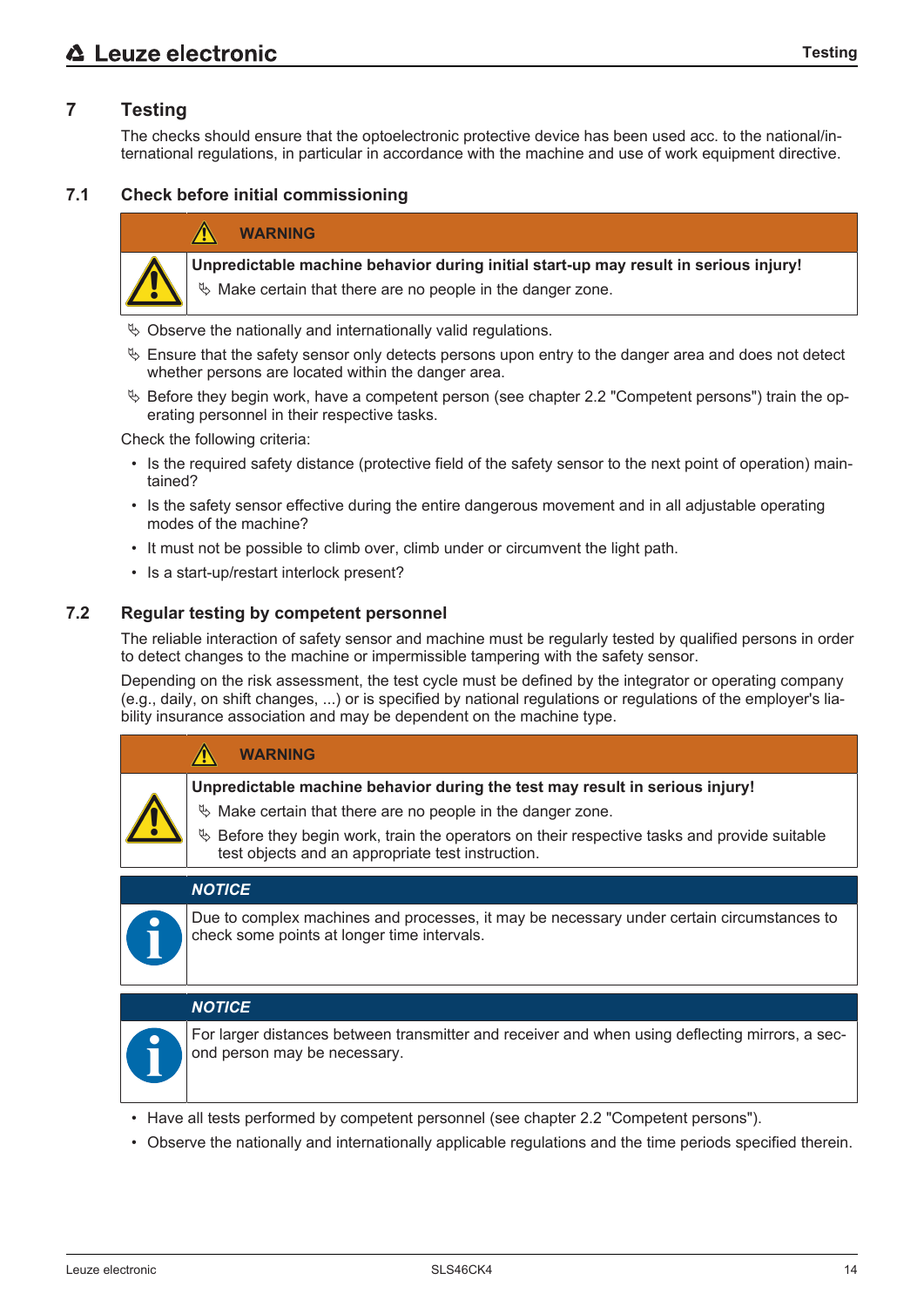#### **Daily check of the effectiveness of the safety sensor**

Examine the effectiveness of the protective field daily so that it is ensured that the protective function is active at all points e.g even with adjustments to parameters.

- $\%$  Interrupt the light beam between the transmitter and receiver (test rod Ø 22 mm):
- In front of the transmitter and the receiver
- In the middle between the transmitter and receiver
- In front of and behind deflection mirrors

#### *NOTICE*

It must not be possible to initiate the dangerous state during beam interruption.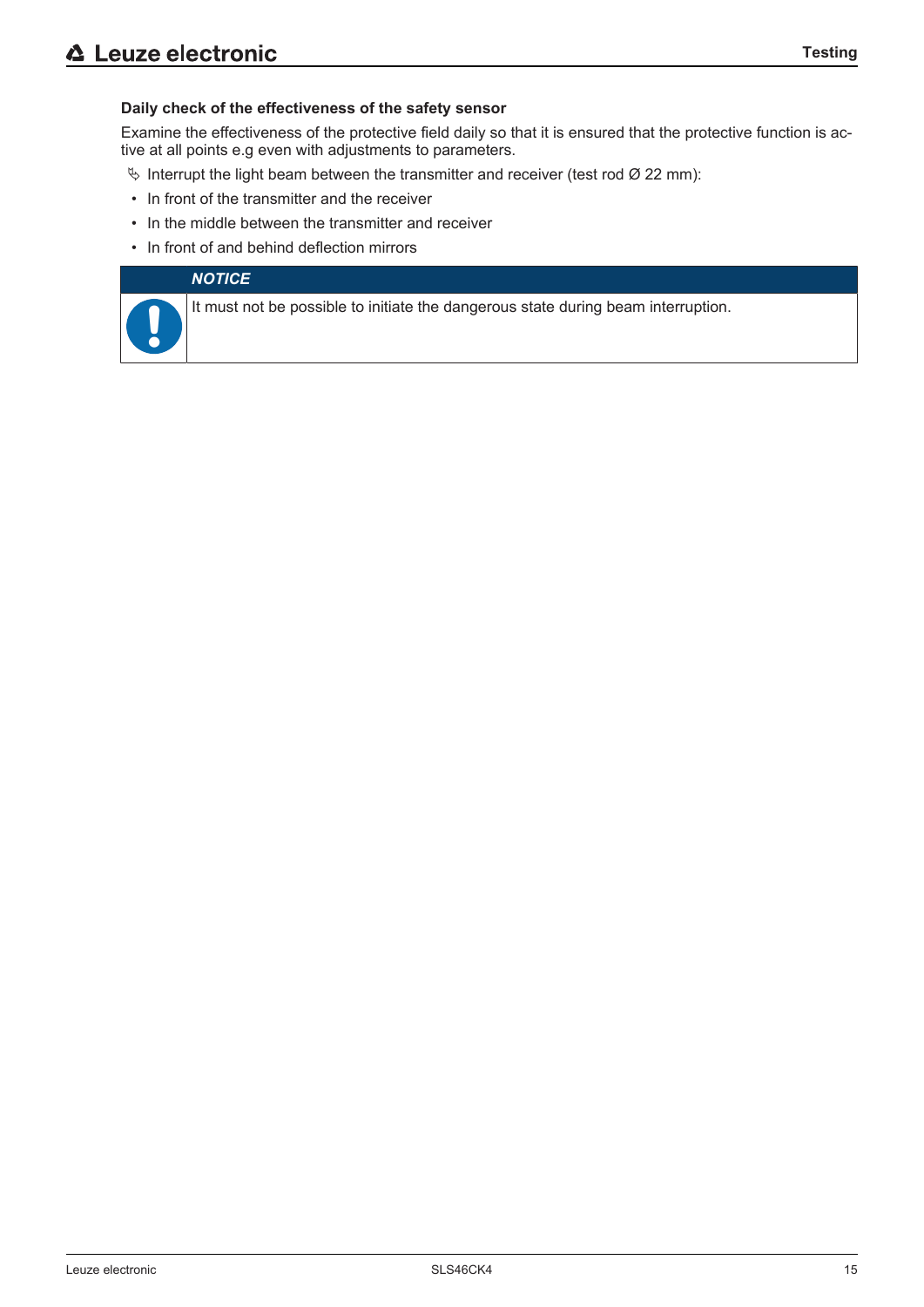## **8 Disposal**

Ä For disposal observe the applicable national regulations regarding electronic components.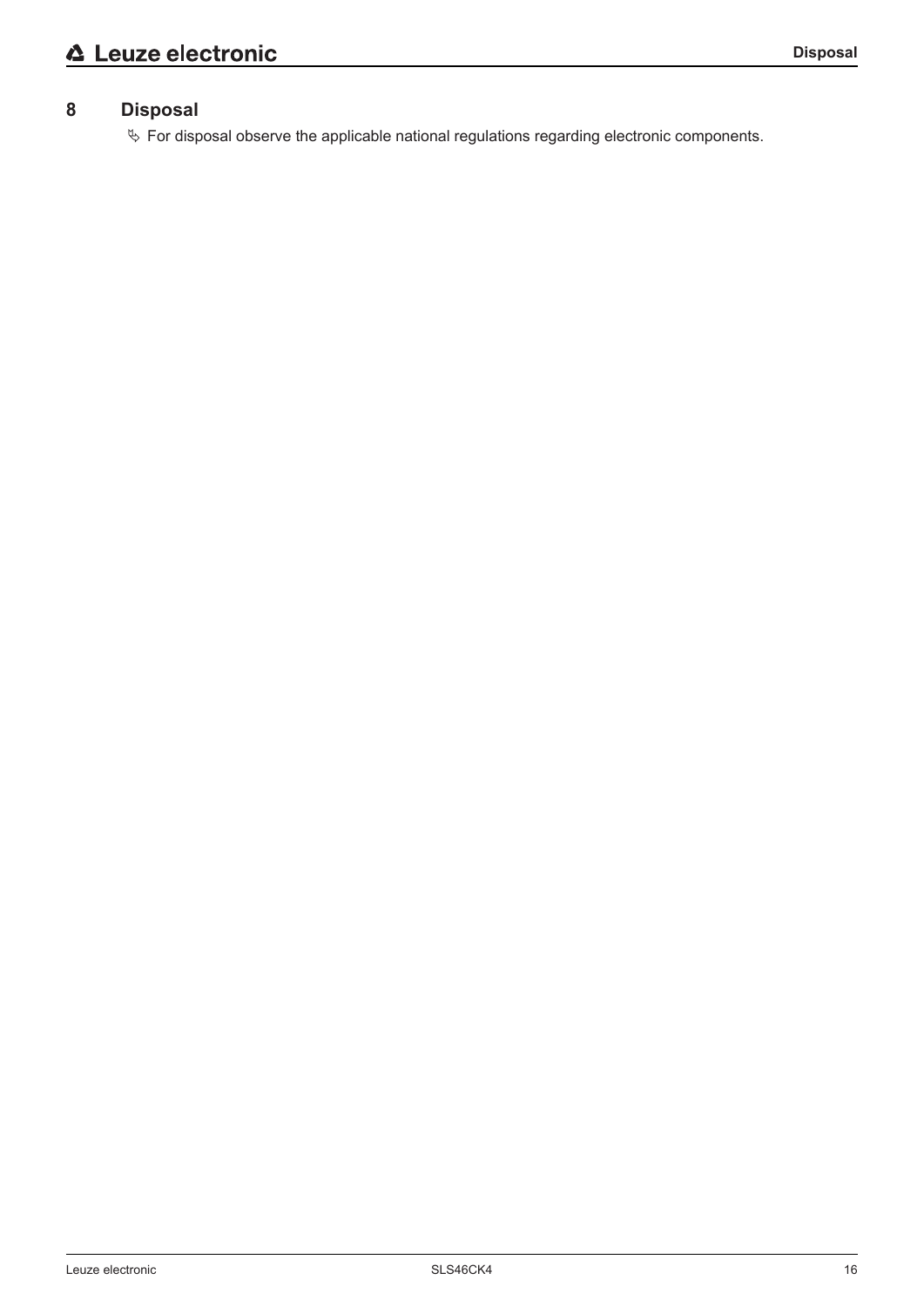## **9 Technical data**

## **9.1 General specifications**

Tab. 9.1: Safety-relevant technical data

| Type in accordance with IEC/EN 61496-1-2                                              | Type 4    |
|---------------------------------------------------------------------------------------|-----------|
| Performance Level (PL) in accordance with EN ISO 13849-1:2015 <sup>*</sup>            | PL e      |
| Category in accordance with EN ISO 13849-1:2015 <sup>*</sup>                          | Cat. 4    |
| Mean time to dangerous failure ( $MTTF_d$ ) in accordance with<br>EN ISO 13849-1:2015 | 900 years |
| Mission time $(T_M)$ in accordance with EN ISO 13849-1:2015                           | 20 years  |
| *): in combination with a MSI-TRM safety relay                                        |           |

## Tab. 9.2: Optical data

| Light source                                           | LED, modulated light; exempt group in acc. with EN 62471 |
|--------------------------------------------------------|----------------------------------------------------------|
| Average life expectancy                                | 100000 h at ambient temperature of 25°°C                 |
| Wavelength:                                            |                                                          |
| Visible red light                                      | 630 nm                                                   |
| Infrared light                                         | 940 nm                                                   |
| Typical operating range limit                          | Operating range 1: $0.25$ m $\dots$ 48 m                 |
| (maximum attainable range without<br>function reserve) | Operating range 2: 5 m  80 m                             |
| Operating range                                        | Operating range 1: $0.25$ m $\dots$ 40 m                 |
| (recommended range with function re-<br>serve)         | Operating range 2: 5 m  70 m                             |
| Opening angle, max.                                    | $+/- 2.5$ $^{\circ}$                                     |

#### Tab. 9.3: Electrical data

| Operating voltage $U_{B}$ | 24 V, DC, ±20%, including residual ripple                                            |
|---------------------------|--------------------------------------------------------------------------------------|
|                           | For UL applications: only for use in "class 2" circuits in accor-<br>dance with NEC. |
| Residual ripple           | ≤10% of $U_{\text{B}}$                                                               |
| Open-circuit current      |                                                                                      |
| Transmitter               | $< 40 \text{ mA}$                                                                    |
| Receiver                  | $< 15 \text{ mA}$                                                                    |
| Protective circuit        | Polarity reversal protection                                                         |
|                           | Short circuit protection for all transistor outputs                                  |
| Switching output/function |                                                                                      |
| Pin 2                     | Diagnostic output DIAG, PNP dark switching                                           |
| Pin 4                     | Switching output OUT, PNP light switching                                            |
| Signal voltage high/low   | ≥(U <sub>B</sub> -2 V) / ≤2 V                                                        |
| Output current            | Max. 100 mA                                                                          |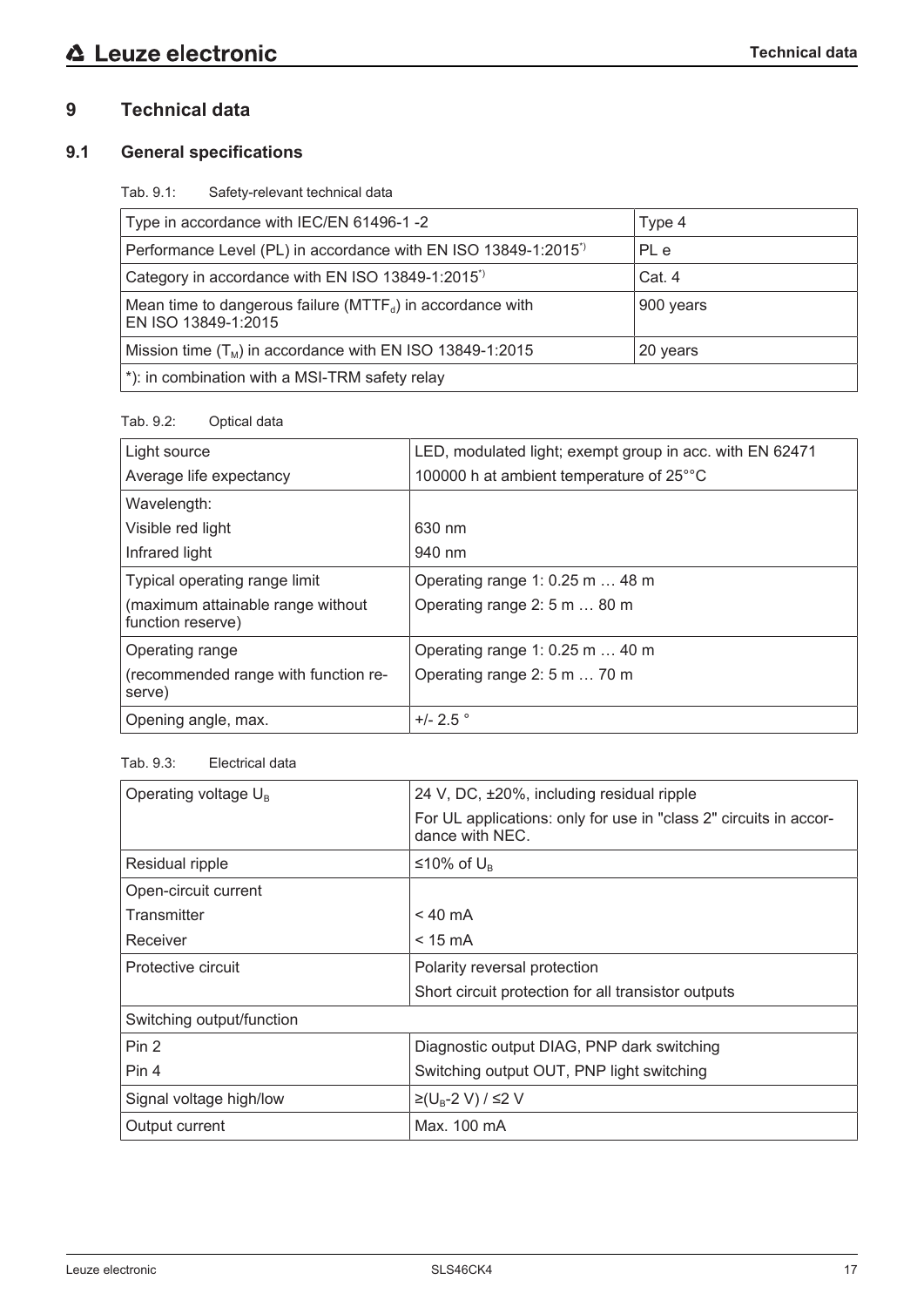| Activation input         |                            |  |
|--------------------------|----------------------------|--|
| Switching voltage        | High: ≥8 V, low: ≤1,5 V    |  |
|                          | High: min. 8 V             |  |
|                          | Low: max. 1.5 V            |  |
| Activation/disable delay | 1 ms                       |  |
| Input resistance         | 10000 $\Omega$ , -30%  30% |  |

## Tab. 9.4: Timing

| Switching frequency | 250 Hz                       |
|---------------------|------------------------------|
| Response time       | $^{\circ}$ 2.5 ms $^{\circ}$ |
| Readiness delay     | 300 ms                       |

#### Tab. 9.5: Mechanical data

| Housing material     | Plastic, PC-PBT                           |
|----------------------|-------------------------------------------|
| Lens cover material  | Plastic, PMMA                             |
| Net weight           | 50 <sub>g</sub>                           |
| Dimensions W x H x D | 20.5 mm x 76.3 mm x 44 mm                 |
| Connection           | M12 connector, 4-pin                      |
|                      | Cable, length 2 m, 4x0.21 mm <sup>2</sup> |

## Tab. 9.6: Environmental data

| Ambient temperature (operation) | ⊣ -30 °C … +60 °C ։    |
|---------------------------------|------------------------|
| Storage temperature             | $1 - 30$ °C $ + 70$ °C |

## Tab. 9.7: Certifications

| Degree of protection<br>' IP69K, IP67 |                             |
|---------------------------------------|-----------------------------|
| <b>VDE</b> protection class           | III, rating voltage 50 V    |
| Certifications                        | l c TÜV NRTL US             |
| Standards applied                     | IEC 60947-5-2, IEC/EN 61496 |

|  | <b>NOTICE</b>                                                                                                                                                                          |
|--|----------------------------------------------------------------------------------------------------------------------------------------------------------------------------------------|
|  | <b>UL</b> applications                                                                                                                                                                 |
|  | <b>V</b> Certification: UL 508, C22.2 No.14-13                                                                                                                                         |
|  | ♦ Only for use in "class 2" circuits in accordance with NEC.                                                                                                                           |
|  | $\%$ These proximity switches shall be used with UL Listed Cable assemblies rated 30 V, 0.5 A<br>min, in the field installation, or equivalent (categories: CYJV/CYJV7 or PVVA/PVVA7). |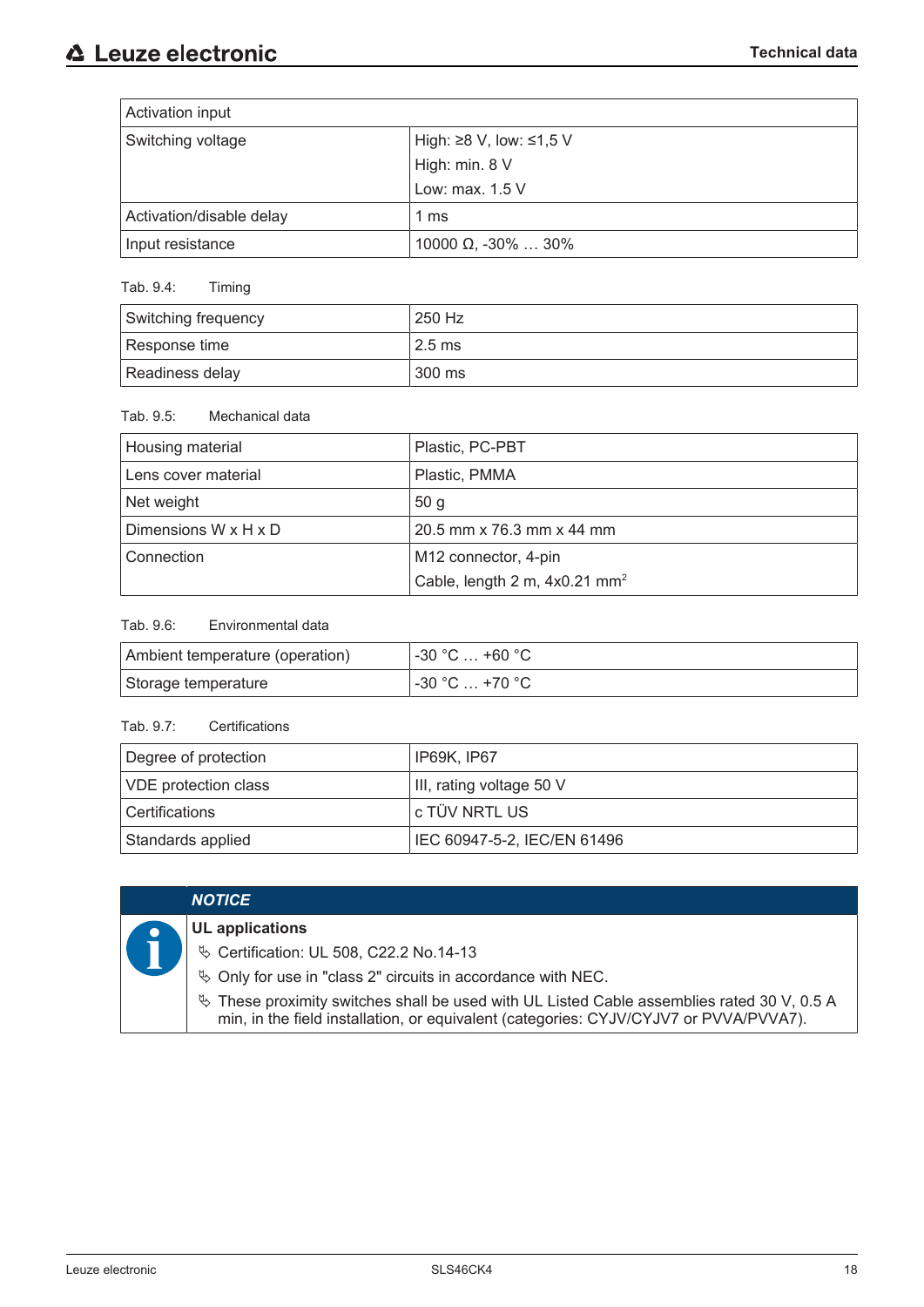## **9.2 Dimensioned drawing**

![](_page_18_Figure_3.jpeg)

All dimensions in mm

- A Optical axis
- B Transmitter and receiver
- C Green/yellow indicator LEDs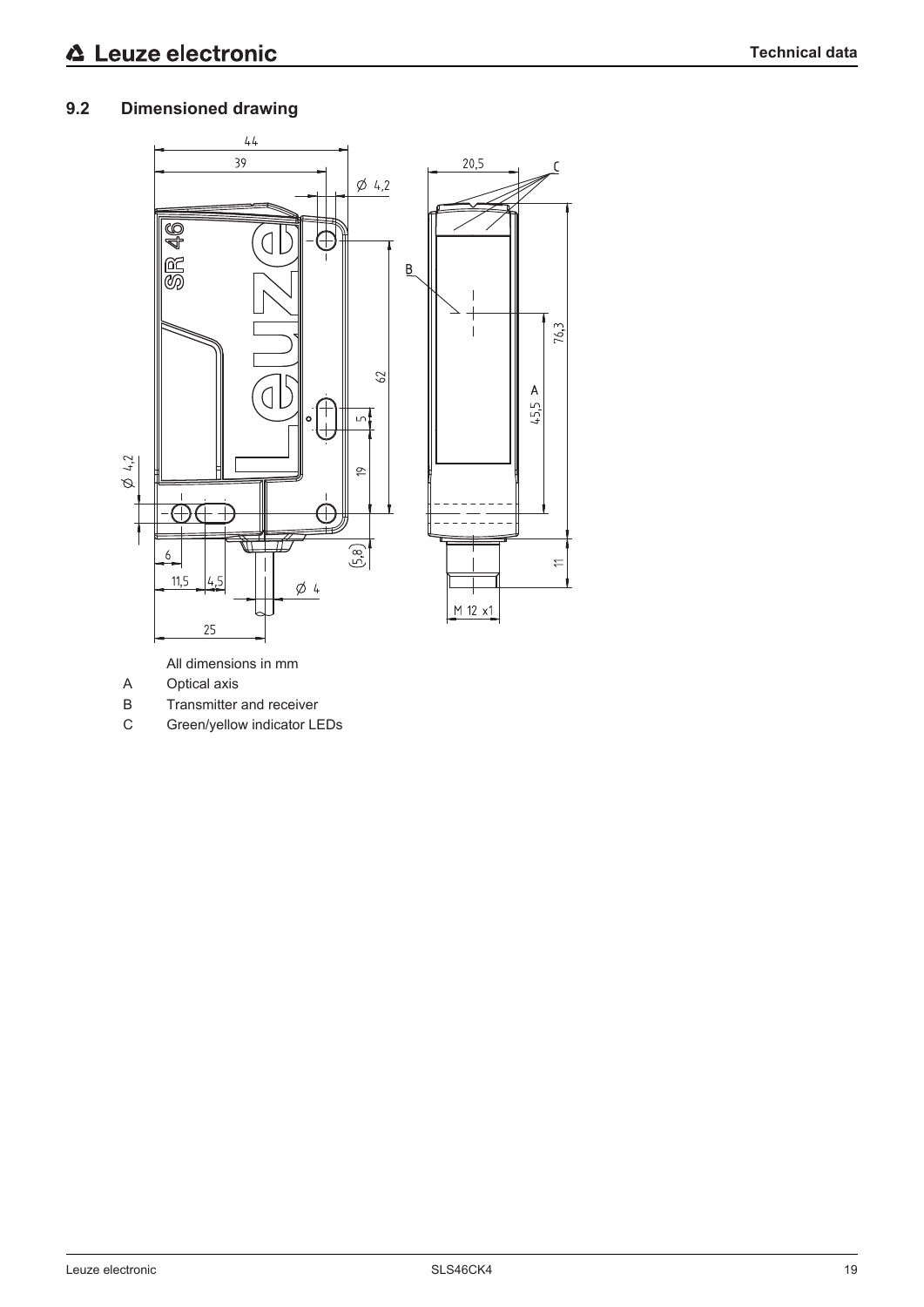## **10 Ordering information and accessories**

## **10.1 Article list**

Tab. 10.1: Ordering table

| Part no. | <b>Part designation</b> | <b>Device type</b> | <b>Description</b>                                                                                                                                                     |
|----------|-------------------------|--------------------|------------------------------------------------------------------------------------------------------------------------------------------------------------------------|
| 50126545 | SLS46C-40.K48           | Transmitter        | Operating range: 0.25  40 m<br>Operating range limit: 0.25  48 m<br>Light source: LED, red<br>Response time: 2.5 ms<br>Connection: cable, 2,000 mm, PUR                |
| 50126327 | SLE46C-40.K4/4P         | Receiver           | Response time: 2.5 ms<br>Connection: cable, 2,000 mm, PUR                                                                                                              |
|          |                         |                    |                                                                                                                                                                        |
| 50126546 | SLS46C-40.K48-M12       | Transmitter        | Operating range: 0.25  40 m<br>Operating range limit: 0.25  48 m<br>Light source: LED, red<br>Response time: 2.5 ms<br>Connection: connector, M12, plastic, 4-pin      |
| 50126328 | SLE46C-40.K4/4P-M12     | Receiver           | Response time: 2.5 ms<br>Connection: connector, M12, plastic, 4-pin                                                                                                    |
|          |                         |                    |                                                                                                                                                                        |
| 50126547 | SLS46C-70.K48           | Transmitter        | Operating range: 5  70 m<br>Operating range limit: 5  80 m<br>Light source: LED, red<br>Response time: 2.5 ms<br>Connection: cable, 2,000 mm, PUR                      |
| 50126329 | SLE46C-70.K4/4P         | Receiver           | Response time: 2.5 ms<br>Connection: cable, 2,000 mm, PUR                                                                                                              |
|          |                         |                    |                                                                                                                                                                        |
| 50126548 | SLS46C-70.K48-M12       | Transmitter        | Operating range: 5  70 m<br>Operating range limit: 5  80 m<br>Light source: LED, red<br>Response time: 2.5 ms<br>Connection: connector, M12, plastic, 4-pin            |
| 50126330 | SLE46C-70.K4/4P-M12     | Receiver           | Response time: 2.5 ms<br>Connection: connector, M12, plastic, 4-pin                                                                                                    |
|          |                         |                    |                                                                                                                                                                        |
| 50126549 | SLS46CI-40.K48          | Transmitter        | Operating range: 0.25  40 m<br>Operating range limit: 0.25  48 m<br>Light source: LED, infrared<br>Response time: 2.5 ms<br>Connection: cable, 2,000 mm, PUR           |
| 50126331 | SLE46CI-40.K4/4P        | Receiver           | Response time: 2.5 ms<br>Connection: cable, 2,000 mm, PUR                                                                                                              |
|          |                         |                    |                                                                                                                                                                        |
| 50126550 | SLS46Cl-40.K48-M12      | Transmitter        | Operating range: 0.25  40 m<br>Operating range limit: 0.25  48 m<br>Light source: LED, infrared<br>Response time: 2.5 ms<br>Connection: connector, M12, plastic, 4-pin |
| 50126332 | SLE46CI-40.K4/4P-M12    | Receiver           | Response time: 2.5 ms<br>Connection: connector, M12, plastic, 4-pin                                                                                                    |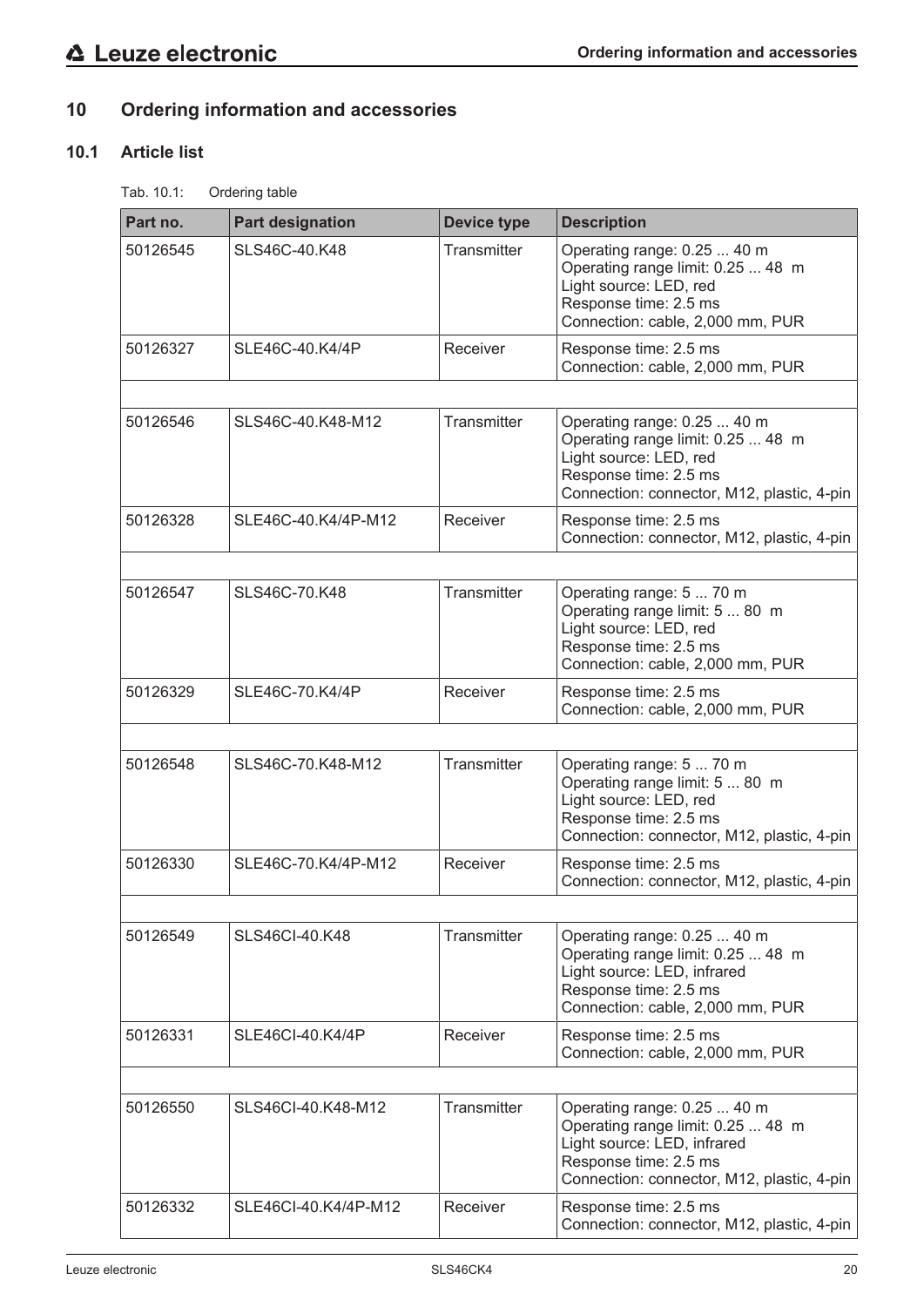| Part no. | <b>Part designation</b> | <b>Device type</b> | <b>Description</b>                                                                                                                                               |
|----------|-------------------------|--------------------|------------------------------------------------------------------------------------------------------------------------------------------------------------------|
|          |                         |                    |                                                                                                                                                                  |
| 50126551 | SLS46CI-70.K48          | <b>Transmitter</b> | Operating range: 5  70 m<br>Operating range limit: 5  80 m<br>Light source: LED, infrared<br>Response time: 2.5 ms<br>Connection: cable, 2,000 mm, PUR           |
| 50126333 | SLE46CI-70.K4/4P        | Receiver           | Response time: 2.5 ms<br>Connection: cable, 2,000 mm, PUR                                                                                                        |
|          |                         |                    |                                                                                                                                                                  |
| 50126552 | SLS46CI-70.K48-M12      | Transmitter        | Operating range: 5  70 m<br>Operating range limit: 5  80 m<br>Light source: LED, infrared<br>Response time: 2.5 ms<br>Connection: connector, M12, plastic, 4-pin |
| 50126334 | SLE46CI-70.K4/4P-M12    | Receiver           | Response time: 2.5 ms<br>Connection: connector, M12, plastic, 4-pin                                                                                              |

## **10.2 Accessories**

| Tab. 10.2:<br>Accessories - mounting technology |
|-------------------------------------------------|
|-------------------------------------------------|

| Part no. | <b>Part designation</b> | <b>Description</b>                             |
|----------|-------------------------|------------------------------------------------|
| 50105315 | <b>BT46</b>             | Mounting device; L-shaped bracket              |
| 50117253 | BTU 300M-D10            | Mounting system for 10 mm rod                  |
| 50117252 | BTU 300M-D12            | Mounting system for 12 mm rod                  |
| 50117251 | <b>BTU 300M-D14</b>     | Mounting system for 14 mm rod                  |
| 50120425 | BTU 300M.5-D12          | Mounting system for 12 mm rod, stainless steel |
| 50122797 | BTU 346M-D12            | Mounting system for 12 mm rod                  |
| 50122798 | BTU 346M.5-D12          | Mounting system for 12 mm rod, stainless steel |
| 50119332 | <b>BTU 900M-D10</b>     | Mounting system for 10 mm rod                  |
| 50119331 | <b>BTU 900M-D12</b>     | Mounting system for 12 mm rod                  |
| 50119330 | <b>BTU 900M-D14</b>     | Mounting system for 14 mm rod                  |

|  | Tab. 10.3: | Accessories - M12 cable sockets |
|--|------------|---------------------------------|
|--|------------|---------------------------------|

| Part no. | <b>Part designation</b> | <b>Description</b>                        |
|----------|-------------------------|-------------------------------------------|
| 50031323 | KD 095-4A               | Cable socket, M12, A-coded, axial, 4-pin  |
| 50031324 | KD 095-4                | Cable socket, M12, A-coded, angled, 4-pin |

Tab. 10.4: Accessories – connection cables

| Part no. | <b>Part designation</b> | <b>Description</b>                                              |
|----------|-------------------------|-----------------------------------------------------------------|
| 50123532 | K-D M12A-4P-30m-PVC     | Connection 1: connector, M12, axial, female, A-<br>coded, 4-pin |
|          |                         | Connection 2: open cable end                                    |
|          |                         | Shielded: no                                                    |
|          |                         | Cable length: 30,000 mm                                         |
|          |                         | Material sheathing: PVC                                         |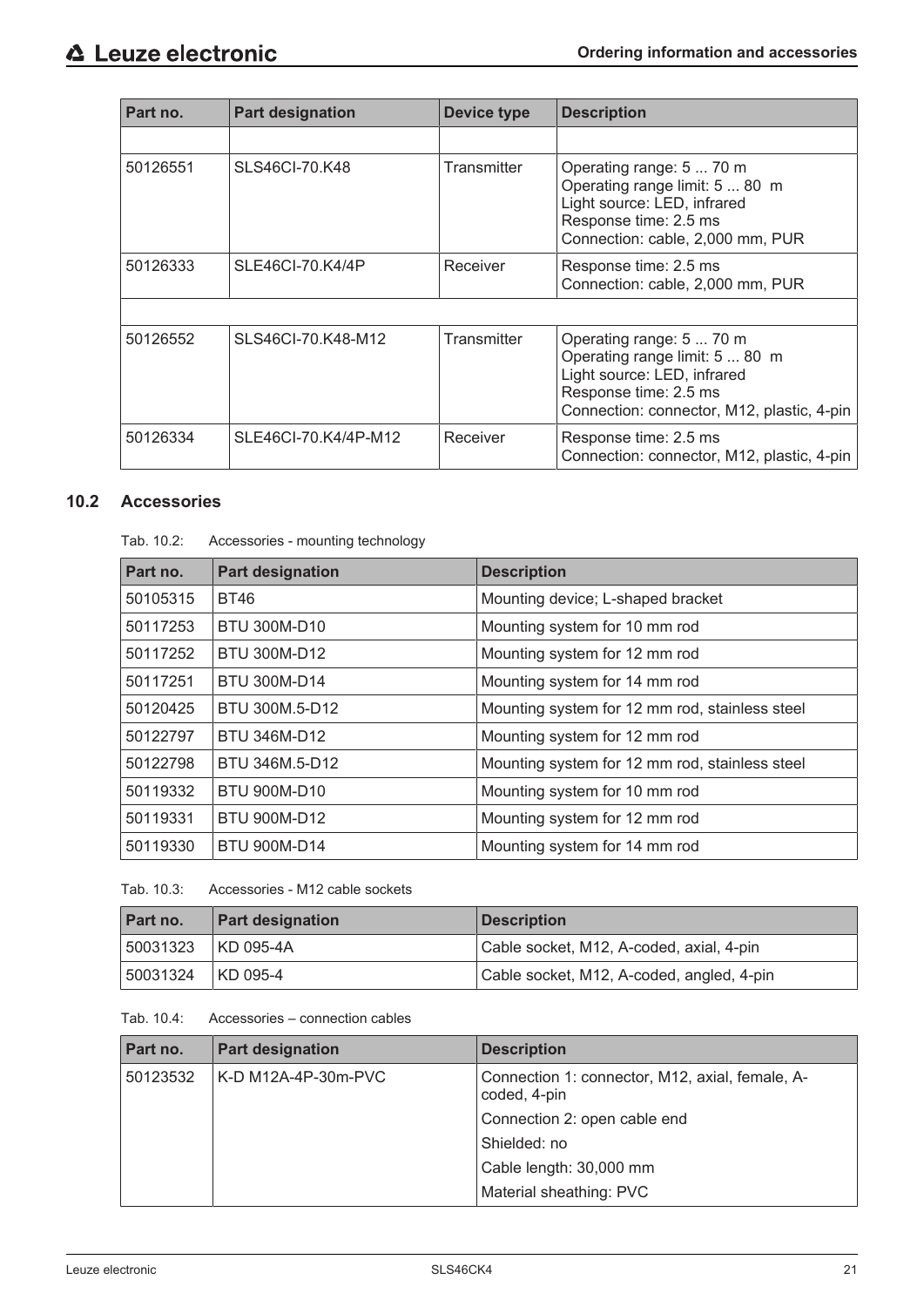| Part no. | <b>Part designation</b> | <b>Description</b>                                              |
|----------|-------------------------|-----------------------------------------------------------------|
| 50130654 | KD U-M12-4A-P1-020      | Connection 1: connector, M12, axial, female, A-<br>coded, 4-pin |
|          |                         | Connection 2: open cable end                                    |
|          |                         | Shielded: no                                                    |
|          |                         | Cable length: 2,000 mm                                          |
|          |                         | Material sheathing: PUR                                         |
| 50130657 | KD U-M12-4A-P1-050      | Connection 1: connector, M12, axial, female, A-<br>coded, 4-pin |
|          |                         | Connection 2: open cable end                                    |
|          |                         | Shielded: no                                                    |
|          |                         | Cable length: 5,000 mm                                          |
|          |                         | Material sheathing: PUR                                         |
| 50130658 | KD U-M12-4A-P1-100      | Connection 1: connector, M12, axial, female, A-<br>coded, 4-pin |
|          |                         | Connection 2: open cable end                                    |
|          |                         | Shielded: no                                                    |
|          |                         | Cable length: 10,000 mm                                         |
|          |                         | Material sheathing: PUR                                         |
| 50130648 | KD U-M12-4A-V1-020      | Connection 1: connector, M12, axial, female, A-<br>coded, 4-pin |
|          |                         | Connection 2: open cable end                                    |
|          |                         | Shielded: no                                                    |
|          |                         | Cable length: 2,000 mm                                          |
|          |                         | Material sheathing: PVC                                         |
| 50130652 | KD U-M12-4A-V1-050      | Connection 1: connector, M12, axial, female, A-<br>coded, 4-pin |
|          |                         | Connection 2: open cable end                                    |
|          |                         | Shielded: no                                                    |
|          |                         | Cable length: 5,000 mm                                          |
|          |                         | Material sheathing: PVC                                         |
| 50130653 | KD U-M12-4A-V1-100      | Connection 1: connector, M12, axial, female, A-<br>coded, 4-pin |
|          |                         | Connection 2: open cable end                                    |
|          |                         | Shielded: no                                                    |
|          |                         | Cable length: 10,000 mm                                         |
|          |                         | Material sheathing: PVC                                         |
| 50132431 | KD U-M12-4A-V1-200      | Connection 1: connector, M12, axial, female, A-<br>coded, 4-pin |
|          |                         | Connection 2: open cable end                                    |
|          |                         | Shielded: no                                                    |
|          |                         | Cable length: 20,000 mm                                         |
|          |                         | Material sheathing: PVC                                         |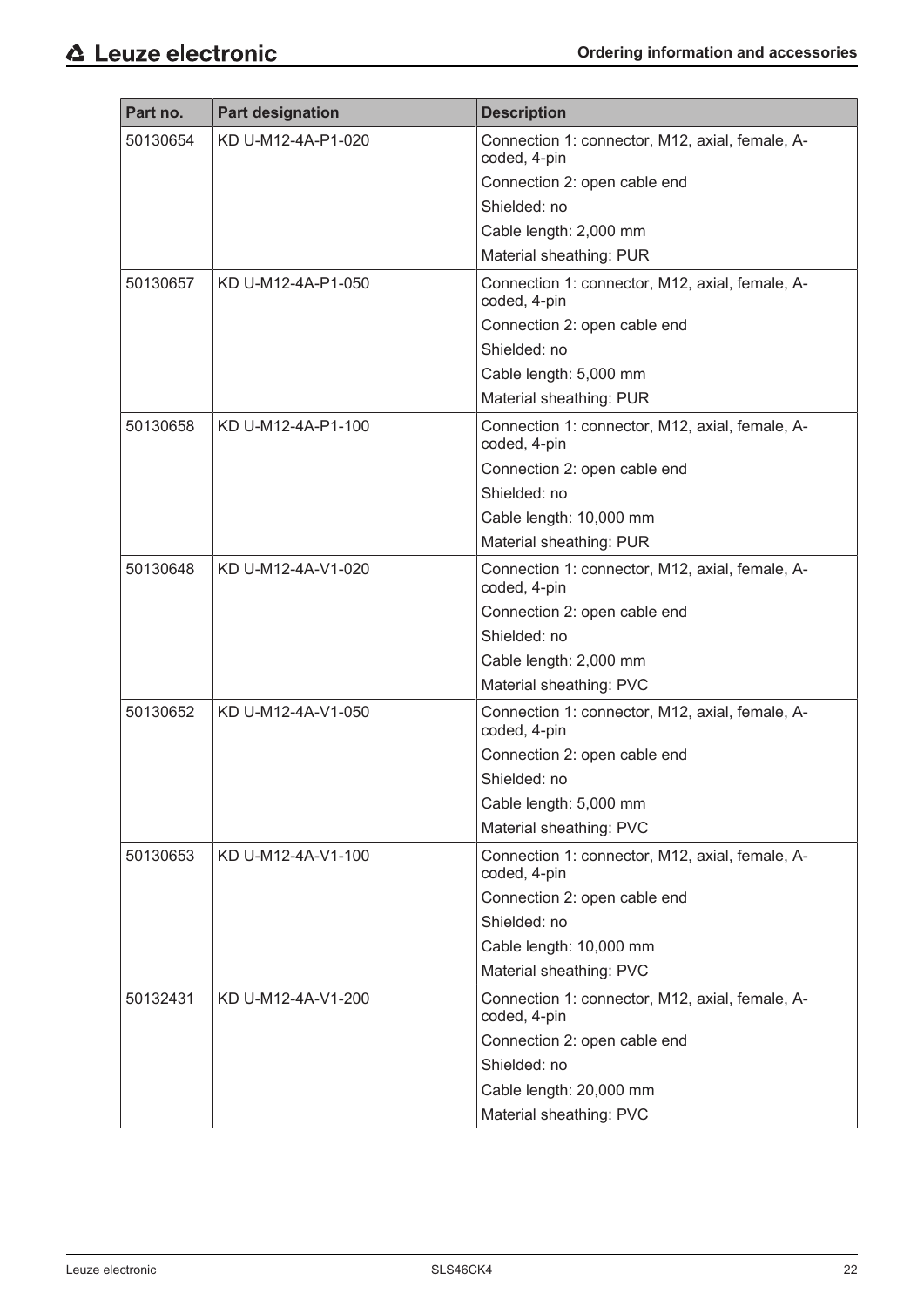| Part no. | <b>Part designation</b> | <b>Description</b>                                               |
|----------|-------------------------|------------------------------------------------------------------|
| 50130692 | KD U-M12-4W-P1-020      | Connection 1: Connector, M12, angled, female, A-                 |
|          |                         | coded, 4-pin                                                     |
|          |                         | Connection 2: open cable end                                     |
|          |                         | Shielded: no                                                     |
|          |                         | Cable length: 2,000 mm                                           |
|          |                         | Material sheathing: PUR                                          |
| 50130694 | KD U-M12-4W-P1-050      | Connection 1: connector, M12, angled, female, A-<br>coded, 4-pin |
|          |                         | Connection 2: open cable end                                     |
|          |                         | Shielded: no                                                     |
|          |                         | Cable length: 5,000 mm                                           |
|          |                         | Material sheathing: PUR                                          |
| 50130695 | KD U-M12-4W-P1-100      | Connection 1: Connector, M12, angled, female, A-<br>coded, 4-pin |
|          |                         | Connection 2: open cable end                                     |
|          |                         | Shielded: no                                                     |
|          |                         | Cable length: 10,000 mm                                          |
|          |                         | Material sheathing: PUR                                          |
| 50130688 | KD U-M12-4W-V1-020      | Connection 1: Connector, M12, angled, female, A-<br>coded, 4-pin |
|          |                         | Connection 2: open cable end                                     |
|          |                         | Shielded: no                                                     |
|          |                         | Cable length: 2,000 mm                                           |
|          |                         | Material sheathing: PVC                                          |
| 50130690 | KD U-M12-4W-V1-050      | Connection 1: Connector, M12, angled, female, A-<br>coded, 4-pin |
|          |                         | Connection 2: open cable end                                     |
|          |                         | Shielded: no                                                     |
|          |                         | Cable length: 5,000 mm                                           |
|          |                         | Material sheathing: PVC                                          |
| 50130691 | KD U-M12-4W-V1-100      | Connection 1: Connector, M12, angled, female, A-<br>coded, 4-pin |
|          |                         | Connection 2: open cable end                                     |
|          |                         | Shielded: no                                                     |
|          |                         | Cable length: 10,000 mm                                          |
|          |                         | Material sheathing: PVC                                          |
| 50132641 | KD U-M12-4W-V1-200      | Connection 1: Connector, M12, angled, female, A-                 |
|          |                         | coded, 4-pin                                                     |
|          |                         | Connection 2: open cable end                                     |
|          |                         | Shielded: no                                                     |
|          |                         | Cable length: 20,000 mm                                          |
|          |                         | Material sheathing: PVC                                          |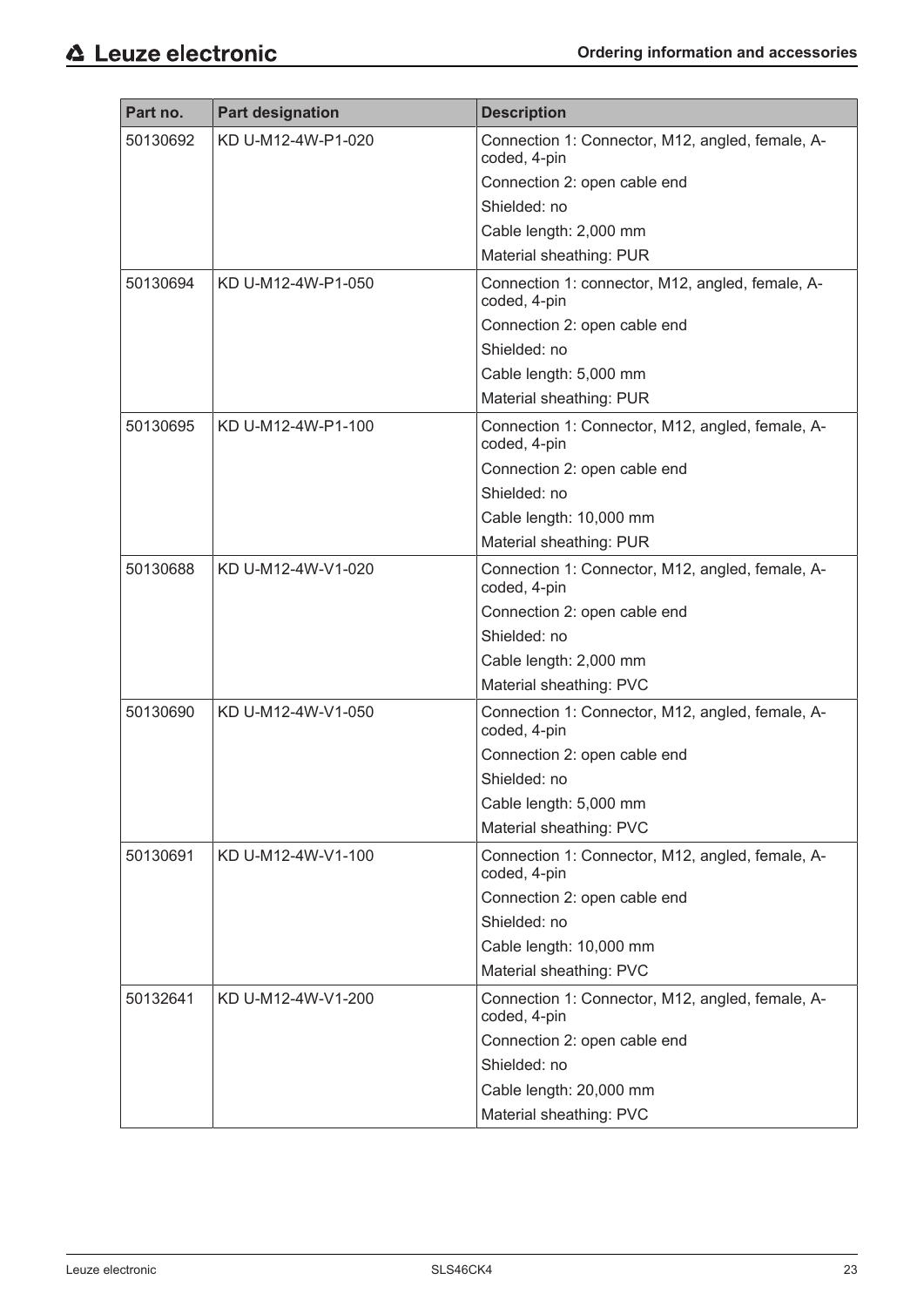Tab. 10.5: Safety relays

| Part no. | <b>Part designation</b> | <b>Description</b> |
|----------|-------------------------|--------------------|
| 547931   | MSI-TRMB-01             | Safety relay       |
| 547932   | MSI-TRMB-02             | Safety relay       |

Tab. 10.6: Alignment aid

| Part no. | <b>Part designation</b>         | <b>Description</b> |
|----------|---------------------------------|--------------------|
|          | $ 50109545 $ Sensor scope SAT 5 | Alignment control  |